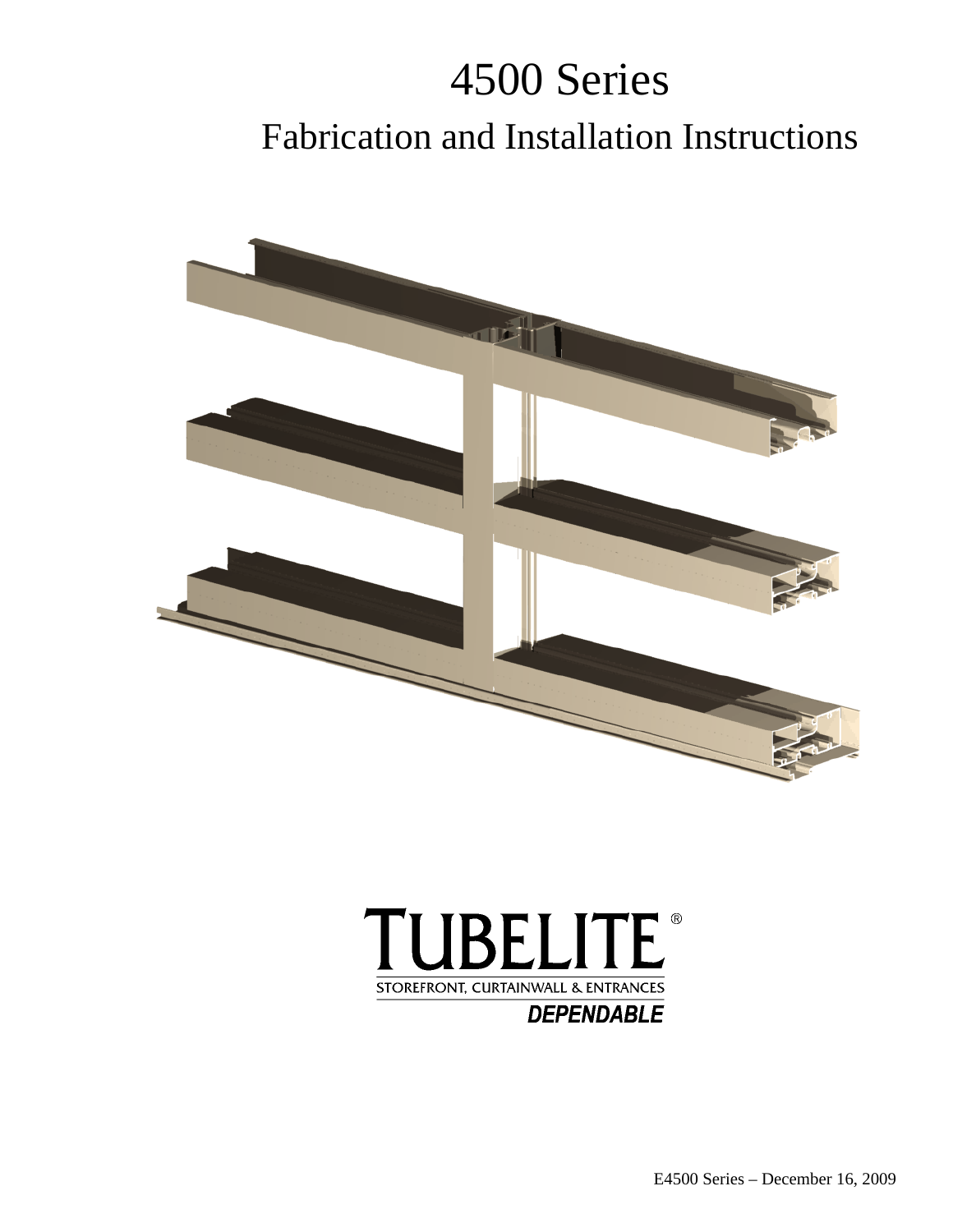## **Table of Contents**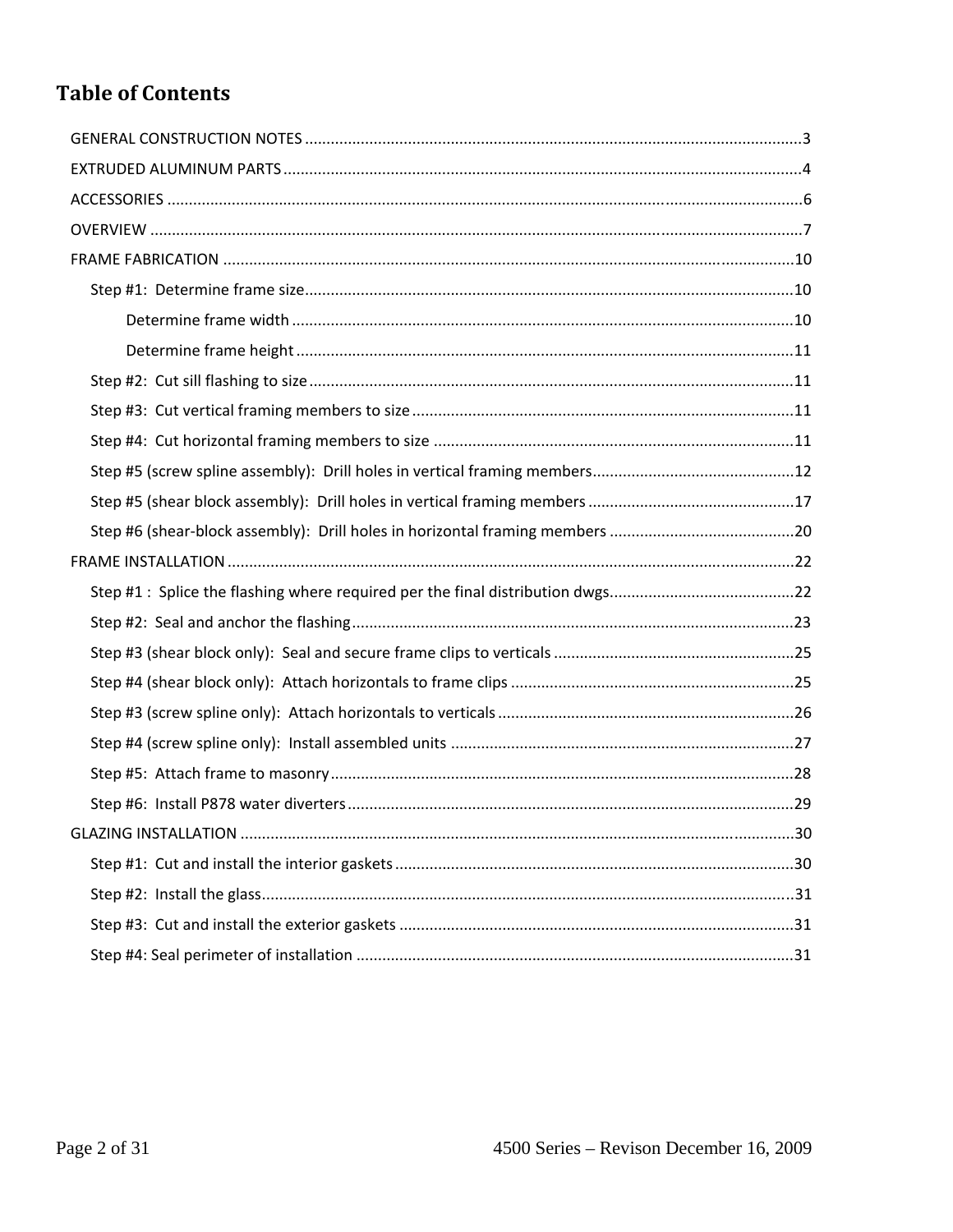## **GENERAL CONSTRUCTION NOTES**

- 1. These instructions cover typical product application, fabrication, installation and standard conditions and are general in nature. They provide useful guidelines, but the final distribution drawings may include additional details specific to this project. Any conflict or discrepancies must be clarified prior to execution.
- 2. Materials stored at the job site must be kept in a safe place removed from possible damage by other trades. Stack with adequate separation so materials will not rub together, and store off the ground. Cardboard or paper wrapped materials must be kept dry. Check arriving materials for quantity and keep record of where various materials are stored.
- 3. All field welding must be done in accordance with AISC guidelines. All aluminum and glass should be shielded from field welding to avoid damage from weld splatter. Results will be unsightly and may be structurally unsound. Advise general contractor and other trades accordingly.
- 4. Coordinate protection of installed work with general contractor and/or other trades.
- 5. Coordinate sequence of other trades which affect framing installation with the general contractor (e.g. fire proofing, back up walls, partitions, ceiling, mechanical ducts, convectors, etc.).
- 6. General contractor should furnish and guarantee bench marks, offset lines and opening dimensions. These items should be checked for accuracy before proceeding with erection. Make certain that all adjacent substrate construction is in accordance with the contract documents and/or approved shop drawings. If not, notify the general contractor in writing before proceeding with installation because this could constitute acceptance of adjacent substrate construction by others.
- 7. Isolate all aluminum to be placed directly in contact with masonry or other incompatible materials with a heavy coat of zinc chromate or bituminous paint.
- 8. Sealant selection is the responsibility and option of the erector, installer and/or glazing contractor and must be approved by the sealant manufacturer with regard to application and compatibility for its intended use. All sealants must be used in strict accordance with the manufacturer's instructions and applied only by trained personnel to surfaces that have been properly prepared.
- 9. Sealant must be compatible with all materials with which they have contact, including other sealant surfaces. Consult sealant manufacturer for recommendations relative to shelf life, compatibility, cleaning of substrate, priming, tooling adhesion, etc.
- 10. Drainage gutters and weep holes must be kept clean at all times. Tubelite cannot accept responsibility for improper drainage as a result of clogged gutters and weep holes.
- 11. This product requires clearances at head, sill and jambs to allow for thermal expansion and contraction. Refer to final distribution drawings for joint sizes. Joints smaller than ¼" may be subject to failure. Consult your sealant supplier.
- 12. All materials are to be installed plumb, level and true with regard to established bench marks and column center lines established by the general contractor and checked by the erector, installer and/or glazing contractor.
- 13. Cleaning of exposed aluminum surfaces should be done per AAMA recommendations.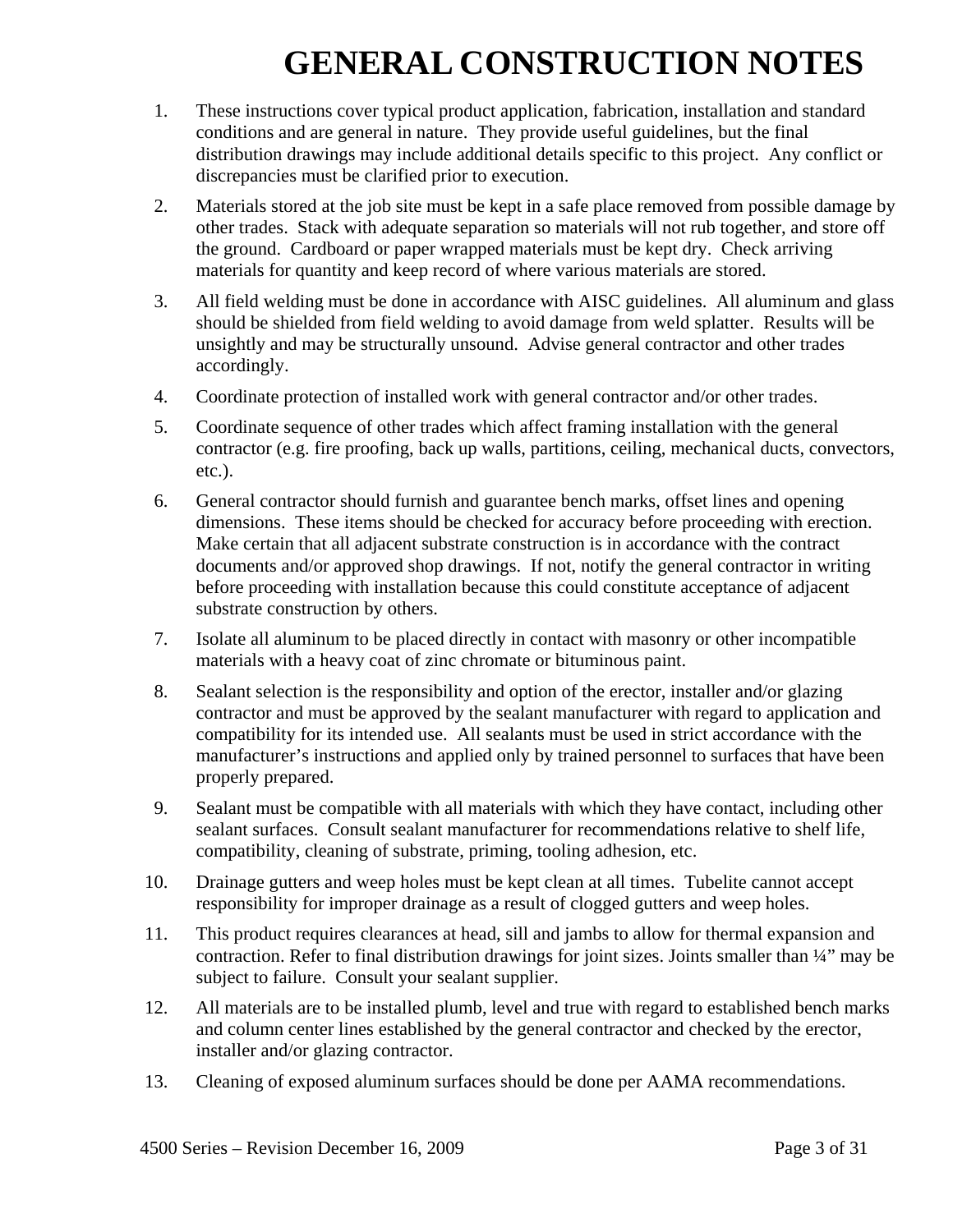## **EXTRUDED ALUMINUM PARTS**

| <b>Shape</b> | <b>Description</b>                                | Part No. | <b>Shape</b> | <b>Description</b>                                 | Part No. |
|--------------|---------------------------------------------------|----------|--------------|----------------------------------------------------|----------|
|              | Open Back<br>Head,<br>Jamb/Vertical               | E4541    |              | Snap-in<br><b>Glazing Gutter</b>                   | E4026    |
| ட            | <b>Pocket Closure</b><br>for Open Back<br>Members | E4542    | CЛ           | Screw applied<br>Gutter                            | E4014    |
|              | Open Back<br>Sill/Horizontal/<br>Head             | E4540    | טן           | <b>Glazing Stop</b>                                | E4015    |
|              | Sill Flashing                                     | E45159   | CЛ           | Snap-in<br><b>Glazing Gutter</b>                   | E4013    |
| ۲            | <b>Glazing Stop</b>                               | E4504    |              | Intermediate<br>Horizontal                         | E4503    |
|              | Open Back<br>Door Jamb                            | E4544    |              | 4" Sidelight<br>Base                               | E14026   |
|              | Door Header/<br>Transom Bar                       | E45123   |              | Sidelight Base<br>Anchor<br>Channel                | E14027   |
|              | Door Header/<br>transom Bar                       | E45124   |              | 4 1/2" $x$ 4 1/2"<br>Sidelight Base/<br>Horizontal | E4534    |
|              | Heavy wall<br>vertical mullion                    | E4552    |              | One Pocket<br>Corner                               | E45108   |
|              | Vertical<br>mullion                               | E4500    | ⊬<br>▱       | One Pocket<br>Corner                               | E45109   |
|              | 4 1/2" x 41/2"<br>Vertical<br>mullion             | E45009   |              | Pocketless<br>corner                               | E45110   |
|              | Door stop                                         | E4531    | Ţ            | Two pocket<br>corner                               | E45111   |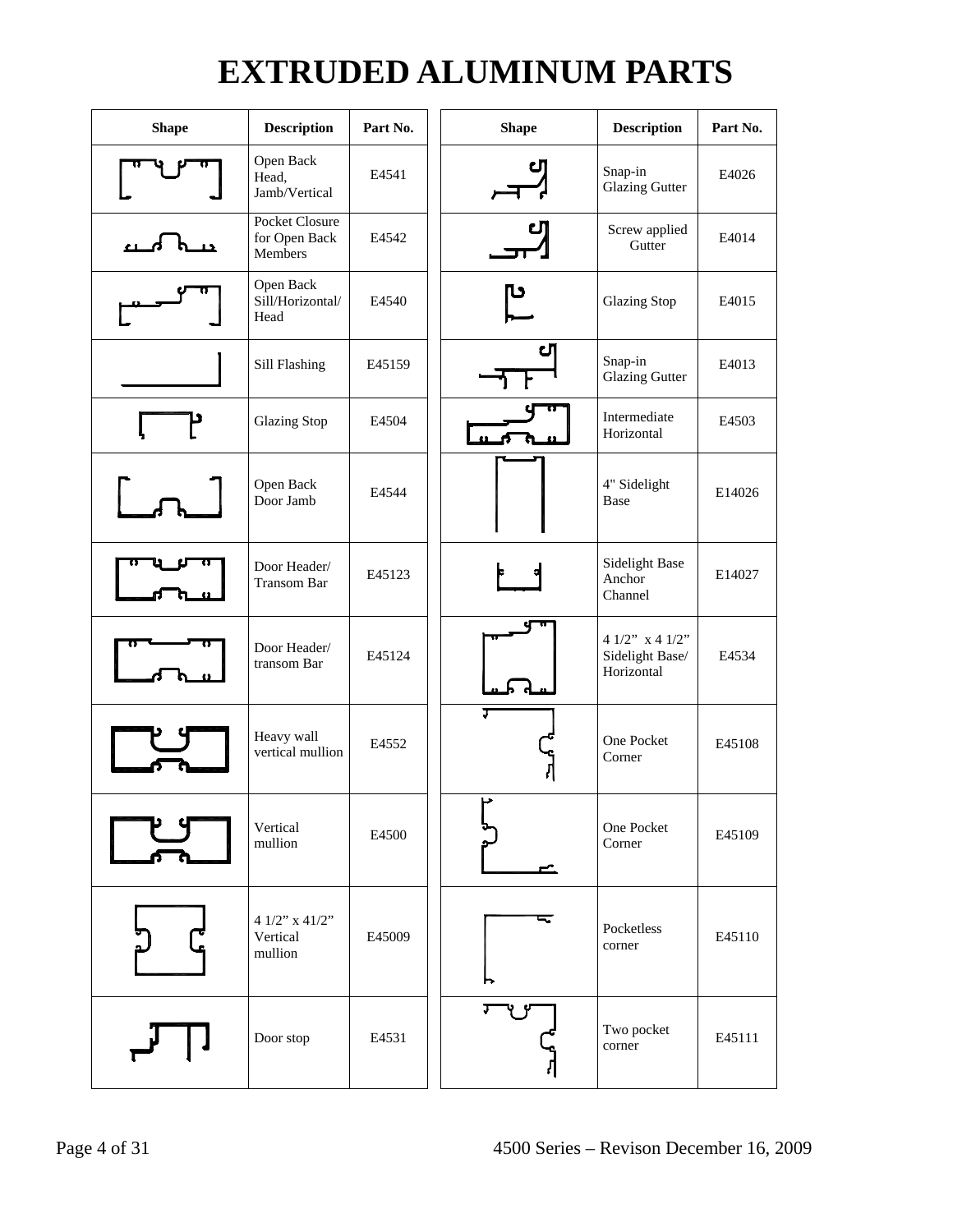| <b>Shape</b> | <b>Description</b>                            | Part No. | <b>Shape</b> | <b>Description</b>                                      | Part No. |
|--------------|-----------------------------------------------|----------|--------------|---------------------------------------------------------|----------|
|              | Screw applied<br>door stop                    | E2298    |              | 135° Corner                                             | E45005   |
|              | Open Back<br>Door Jamb                        | E4545    |              | Rotational<br>mullion                                   | E45248   |
|              | $1 \frac{3}{4}$ " x 4 $\frac{1}{2}$ "<br>Tube | E0041    |              | Center pivot<br>member for<br>E45248                    | E14247   |
|              | $4" \times 41/2"$<br>Tube                     | E14080   |              | 4 $1/2$ " x $41/2$ "<br>Tube                            | E0133    |
|              | <b>Head Receptor</b><br>Female Half           | E14129   |              | Expansion<br>Vertical - Male<br>Half                    | E4506    |
|              | <b>Head Receptor</b><br>Male Half             | E14130   |              | Expansion<br>Vertical -<br>Female Half                  | E4507    |
|              | <b>Head Receptor</b><br>Channel               | E45116   |              | $1 \frac{3}{4}$ " x 4 $\frac{1}{2}$ "<br>Open-back tube | E0405    |
|              | Snap-in Pocket<br>Filler                      | E4011    |              | Snap-in back<br>with nail fin                           | E4553    |
|              | Flat Closure for<br>Open Back<br>Members      | E4543    |              | Extruded sill<br>flashing                               | E14159   |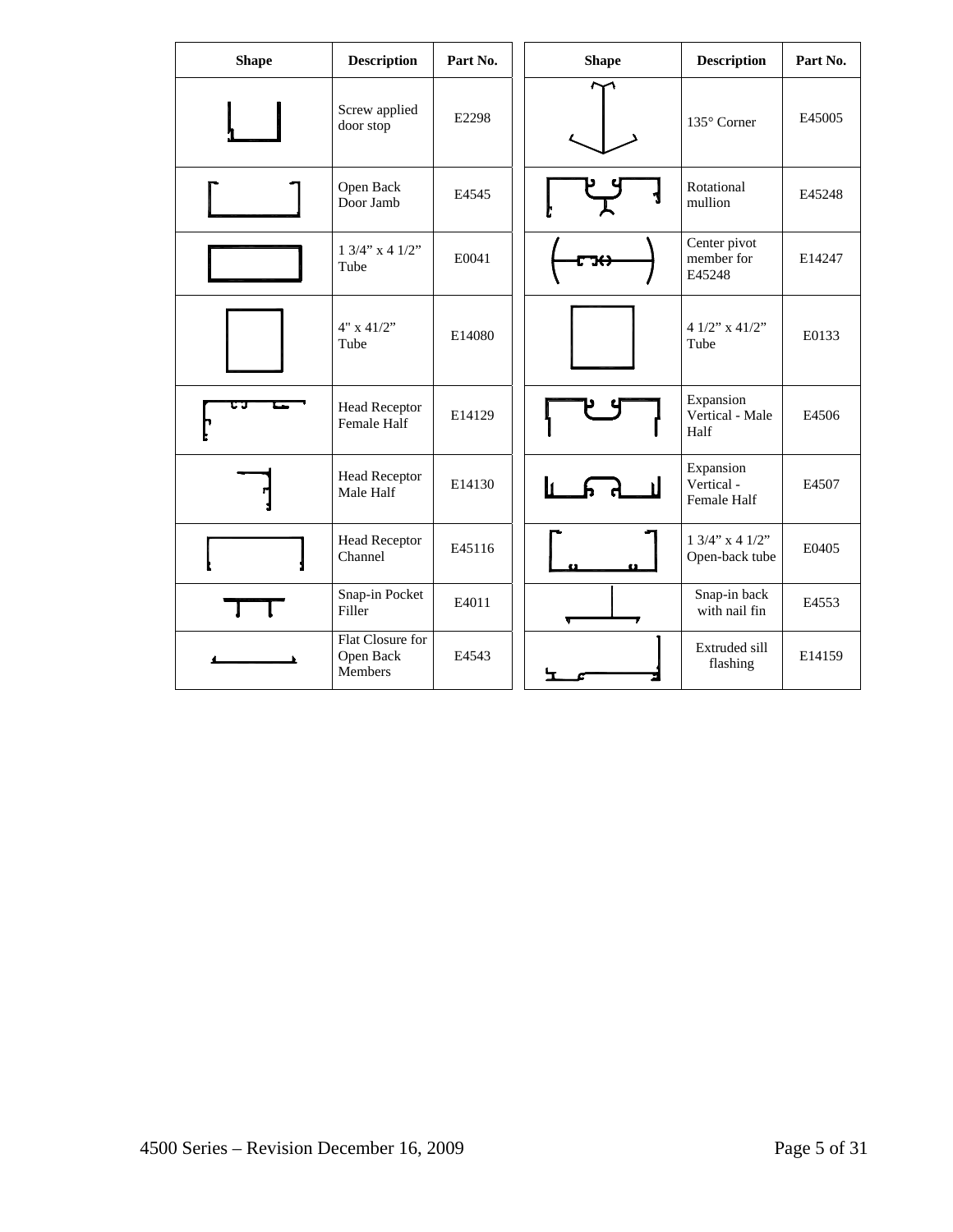## **ACCESSORIES**

| <b>Shape</b>                   | <b>Description</b>                                                | Part No.            | <b>Shape</b>                                                                                                     | <b>Description</b>                                                                                                   | Part<br>No.      |
|--------------------------------|-------------------------------------------------------------------|---------------------|------------------------------------------------------------------------------------------------------------------|----------------------------------------------------------------------------------------------------------------------|------------------|
|                                | Roll-In Glazing<br>Gasket                                         | P2428               |                                                                                                                  | Water Diverter                                                                                                       | P878             |
|                                | Roll-In Glazing<br>Gasket                                         | P <sub>487</sub>    | HIMMONDONIA                                                                                                      | #10 x 1" Type 23<br>- Screw Spline<br>Phillips/Hex<br><b>Head Fastener</b>                                           | S <sub>202</sub> |
|                                | <b>Improved Bulb</b><br>type Gasket-<br>use with<br>E14129/E14130 | P2511               | d immunummun                                                                                                     | #10 x 1 3/4" Type<br><b>B</b> Phillips Pan<br><b>Head Screw</b><br>Fastener for clip<br>to horizontal<br>attachment. | S <sub>009</sub> |
|                                | Wiper Gasket<br>(use with<br>E45116 &<br>E45248)                  | P <sub>1221</sub>   | <b>MANAMAN</b>                                                                                                   | #10 x 5/8"<br>Phillips Flat Head<br>for Clip Joint<br>Connections                                                    | S <sub>192</sub> |
| WW                             | Pile Weathering<br>with vinyl fin                                 | P <sub>1098</sub> A |                                                                                                                  | #12 x 3/4" Type B<br>Phillips Flat Head<br>Screw                                                                     | S <sub>149</sub> |
|                                | <b>Setting Block</b>                                              | P <sub>575</sub>    | <b>EMMMOD</b>                                                                                                    | #10 x 1/2" Type B,<br><b>Phillips Truss</b><br>Head                                                                  | S <sub>191</sub> |
|                                | Frame Clip                                                        | P <sub>531</sub>    |                                                                                                                  | Steel<br>Reinforcing-<br><b>Primer Painted</b><br>12'-0" lengths                                                     | P1437            |
| ET<br>$\overline{\phantom{a}}$ | Frame Clip                                                        | P <sub>532</sub>    |                                                                                                                  | Splice Sleeve for<br>E45159<br>Sill Flashing,<br>with tape                                                           | P1143            |
|                                | Frame Clip                                                        | P917                | $\overline{\circ}$<br>$\circ$<br>$_{\rm o}$ o<br>$\circ$ <sub>°</sub><br>따<br>$\circ$<br>$\circ$<br>$\circ$<br>m | <b>Drill Fixture</b>                                                                                                 | P796 B           |
| $\perp$                        | Door Stop<br>Header Filler<br><b>Block</b>                        | P503                |                                                                                                                  | $5/16" - 18$<br>threaded swivel<br>pad thumb screw<br>w/ delrin tip for<br>P1139                                     | P1682            |
|                                | Clip for<br><b>Sidelight Base</b><br>E14026                       | P1137               |                                                                                                                  | PVC Closure -<br>plate snap fits<br>with open back<br>frames, 10'0"<br>lengths                                       | P4543A           |
|                                | End Dam for<br>sill flashing                                      | P1142               |                                                                                                                  | Subsill end dam                                                                                                      | P1153            |
|                                | Subsill splice                                                    | P1144               | 00000<br>$\frac{1}{2}$<br>00000<br>É                                                                             | Drill Fixture                                                                                                        | P1139            |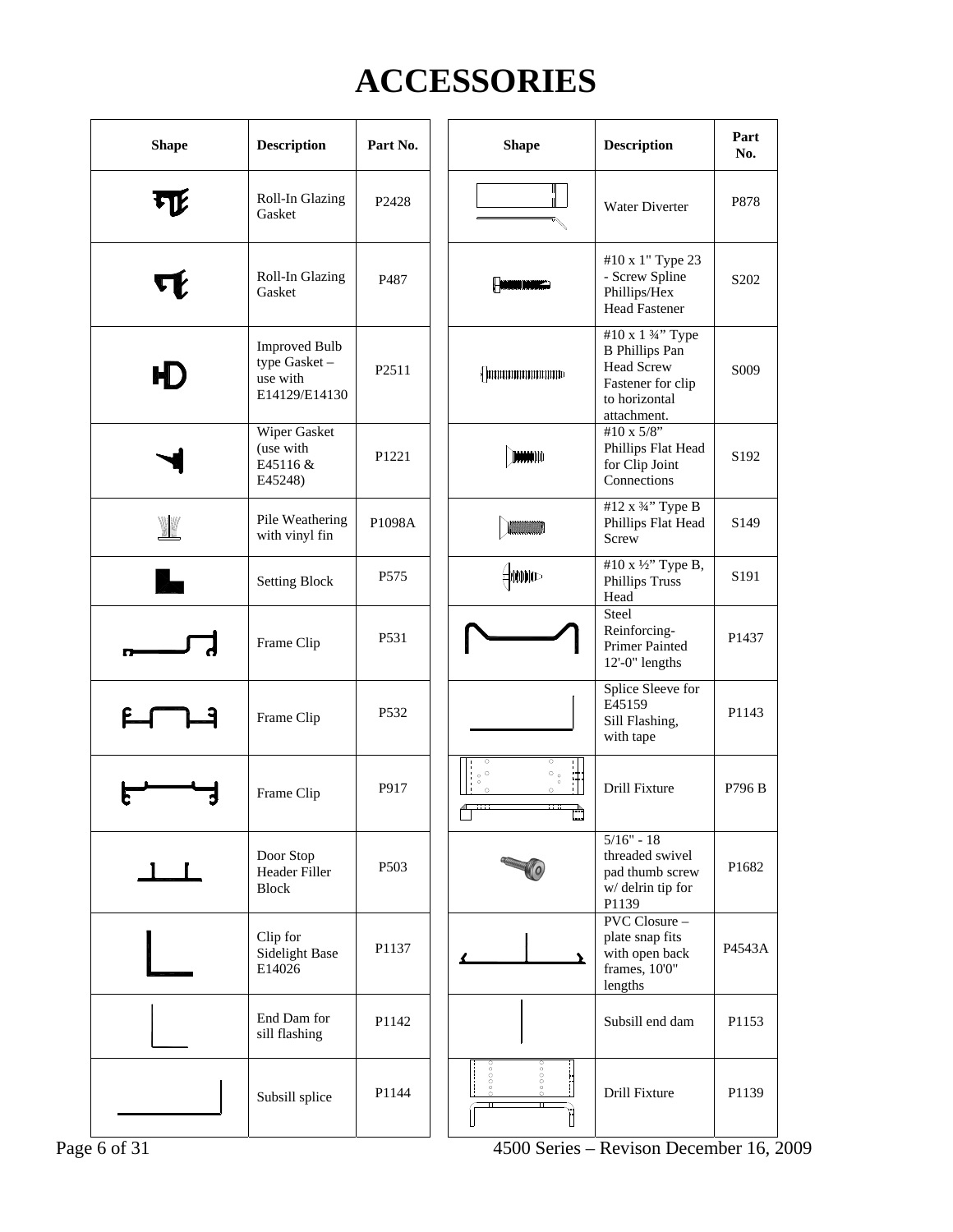## **OVERVIEW**

There are two distinct methods for assembling the 4500 Series: screw spline assembly, and shear block (frame clip) assembly.

The illustration below shows the elevation view of a typical 4500 Series installation. The number in the top half of each circle is the number of a figure showing details of the associated system component; the number in the bottom half of each circle gives the page number on which that figure appears.



**Elevation of a typical 4500 Series installation**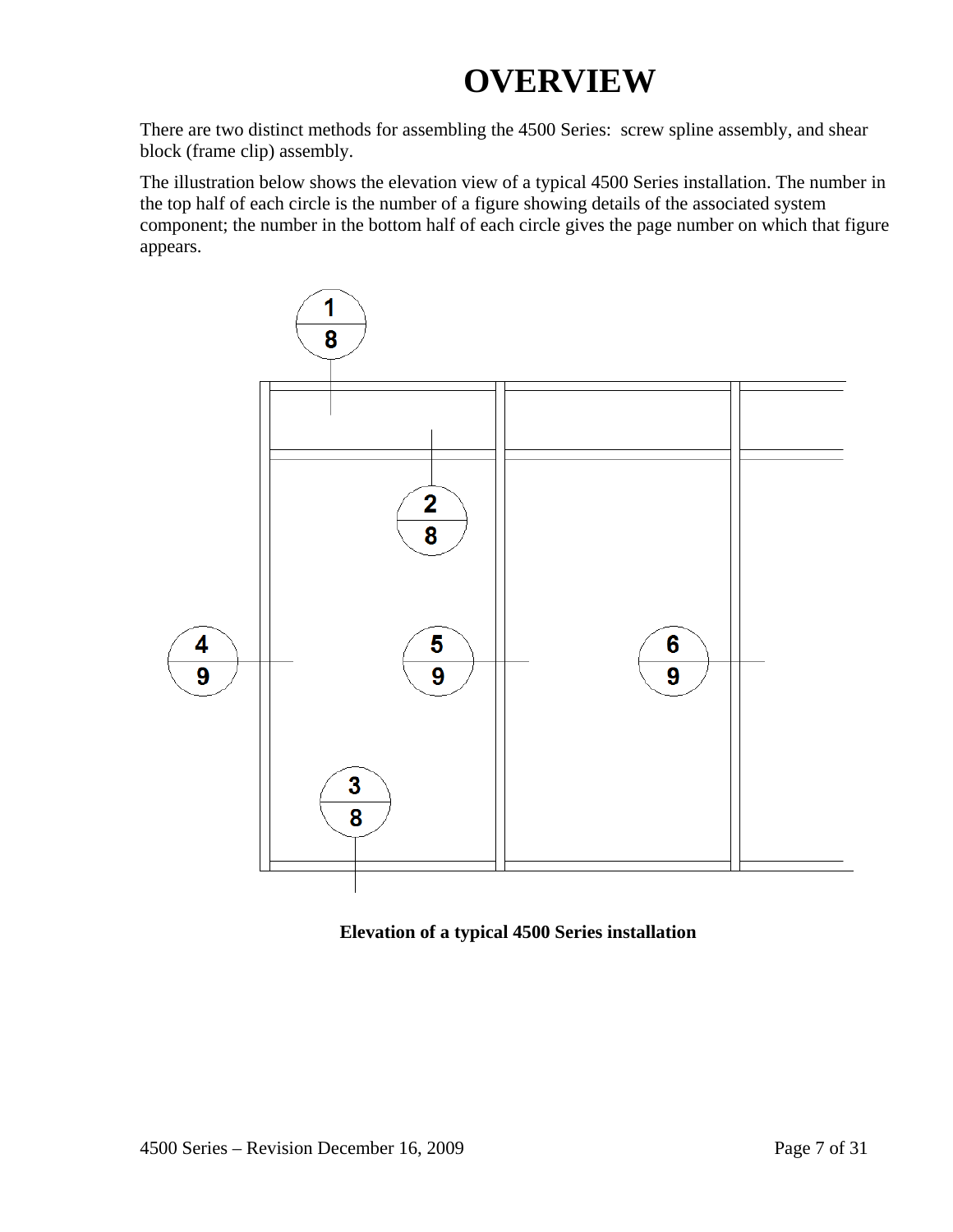

p.e.o.



p.e.o.



**Typical horizontal details**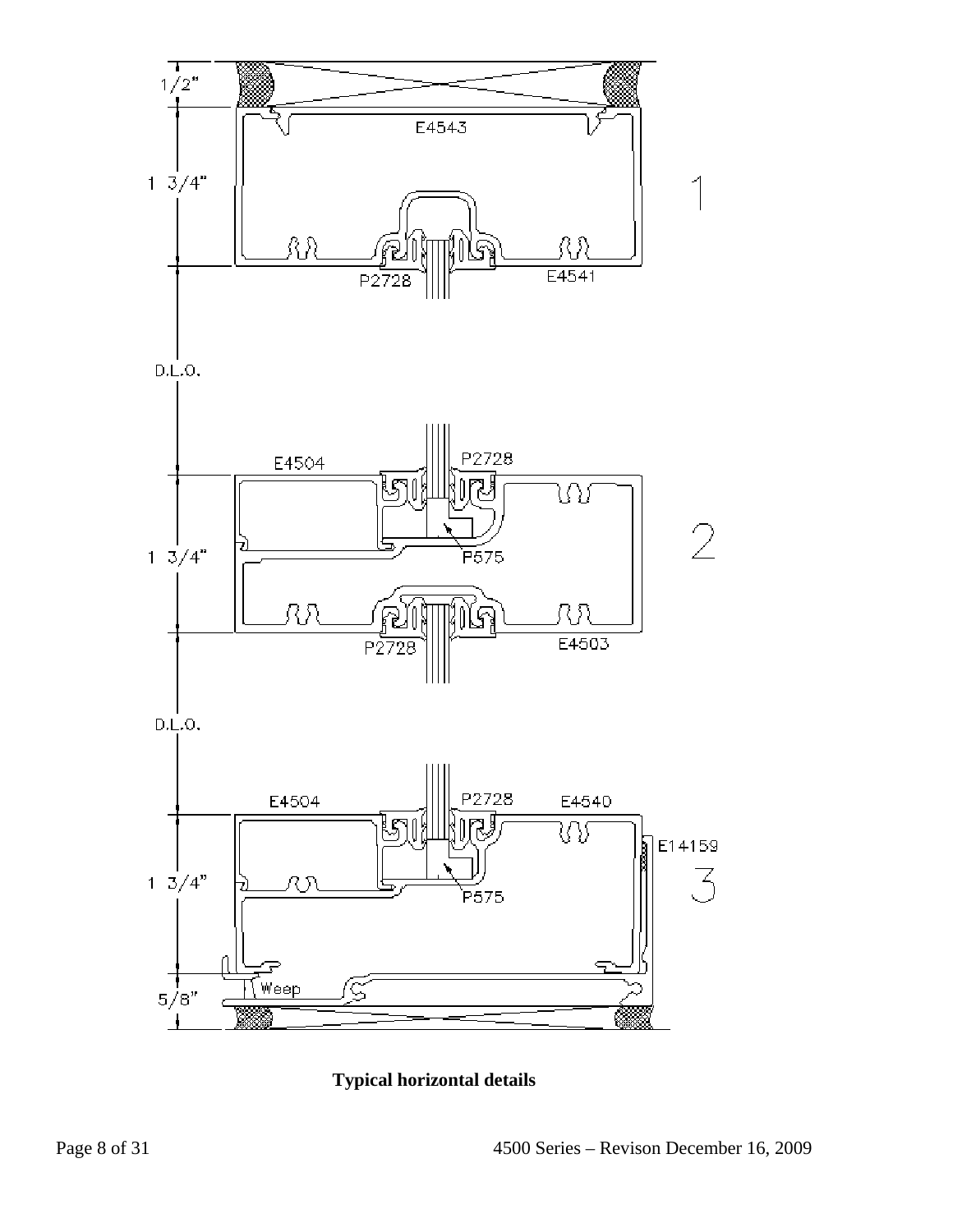

**Typical vertical details**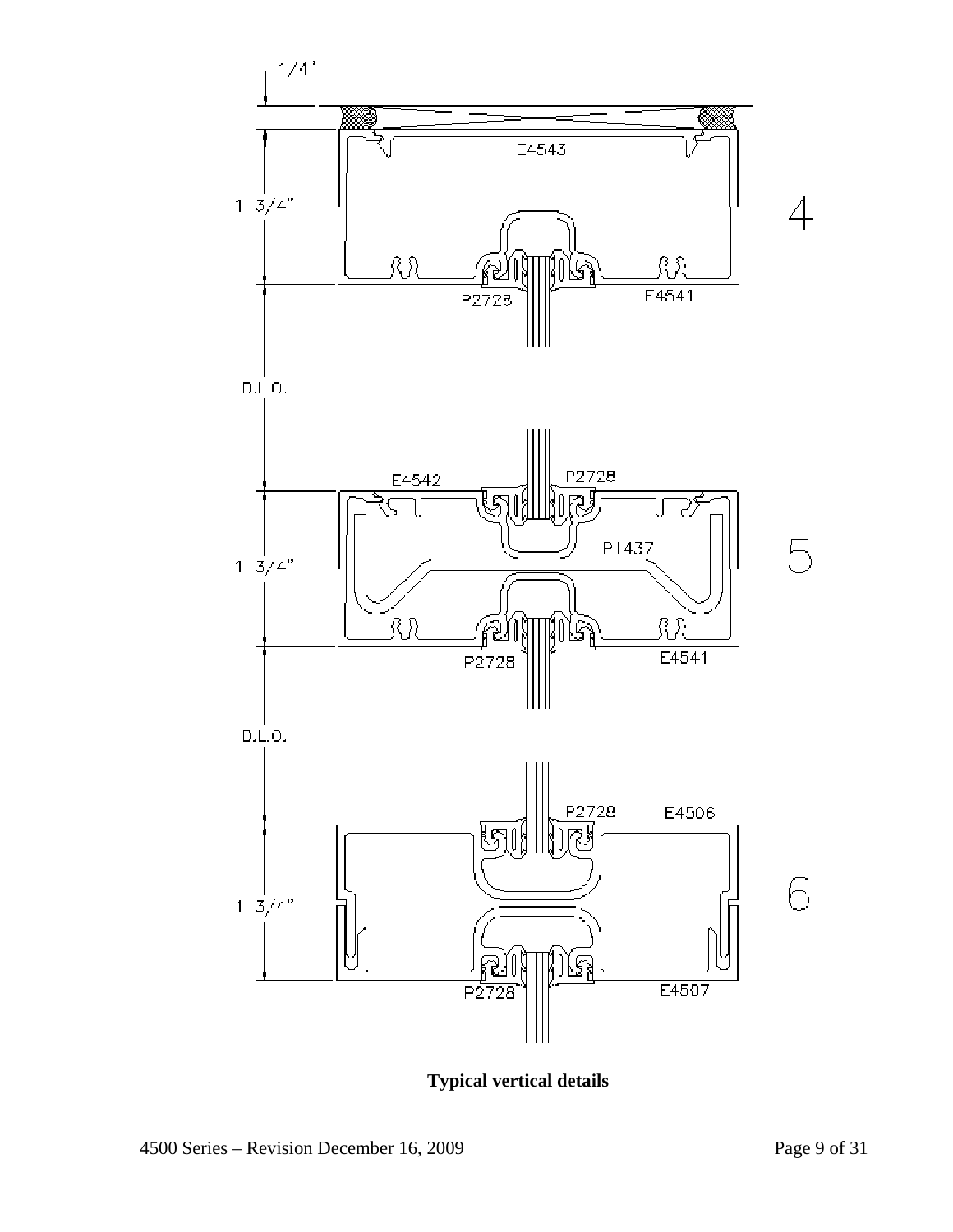## **FRAME FABRICATION**

## *Step #1: Determine frame size*

#### **Determine frame width**

Check that the opening is square and plumb at both ends. Units must be installed in a true rectangle.  $A \longrightarrow B$ 



- Measure the width of the masonry opening at the top, middle and bottom.
- Select the smallest dimension measured. To determine the frame width to be used, subtract a minimum of 1/2" from the smallest measured width, to allow a minimum of 1/4" at each jamb for shimming and caulking. Allow a larger clearance if necessary to accommodate building tolerances, an out-of-square opening, and/or anticipated thermal expansion within the unit.

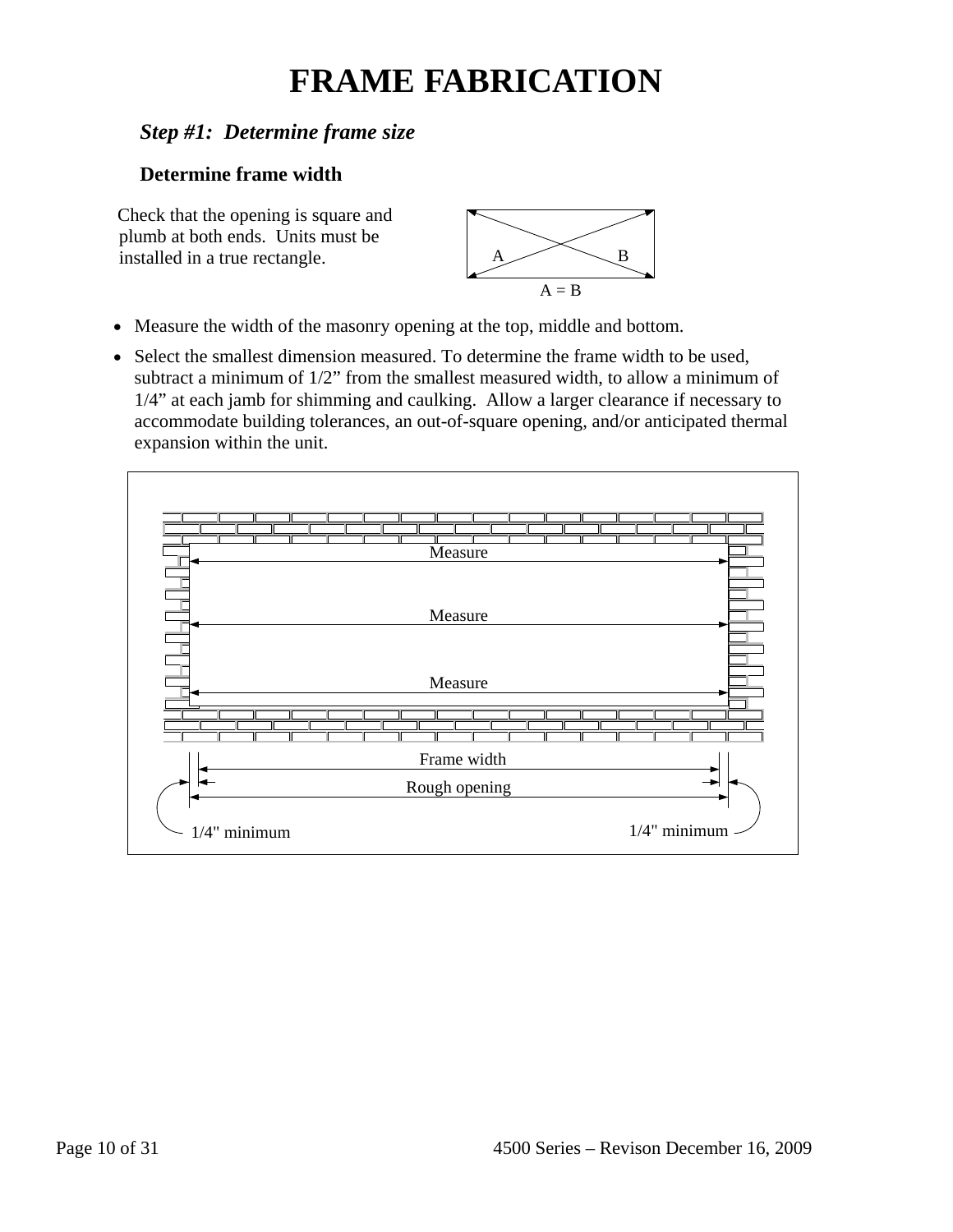#### **Determine frame height**

- Measure the height of the masonry opening in several places along the entire length of the opening.
- To determine the frame height to be used, select the smallest dimension measured and subtract 1 1/8" to allow a minimum of 5/8" at sill and 1/2" at head for shimming and caulking. Allow a larger clearance if necessary to accommodate building tolerances, an out-of-square opening, and/or anticipated thermal expansion within the unit.



#### *Step #2: Cut sill flashing to size*

- Cut flashing (E-14159) to frame width determined in Step #1 on page 10 (rough opening minus clearances). If the installation is to include an entrance, the flashing should butt against the back of the door jamb (no clearance).
- Flashing longer than 24' in length must be spliced using part number P-1144. If flashing must be spliced, allow 3/8" to 1/2" for the width of the splice.
- At the quarter points of each light, drill 7/32" diameter holes in the sill flashing. Install a PTB42 weep baffle in the gutter of the extruded sill flashing behind each weep hole.

#### *Step #3: Cut vertical framing members to size*

- Verticals should be the frame height found in Step #1 above (rough opening height minus clearances).
- As shown in the elevation overview on page 7, vertical framing members run through.

#### *Step #4: Cut horizontal framing members to size*

- Cut horizontal framing members to the daylight opening (the distance between verticals).
- For easier installation, cut horizontal glazing beads 1/32" shorter than the horizontal framing member.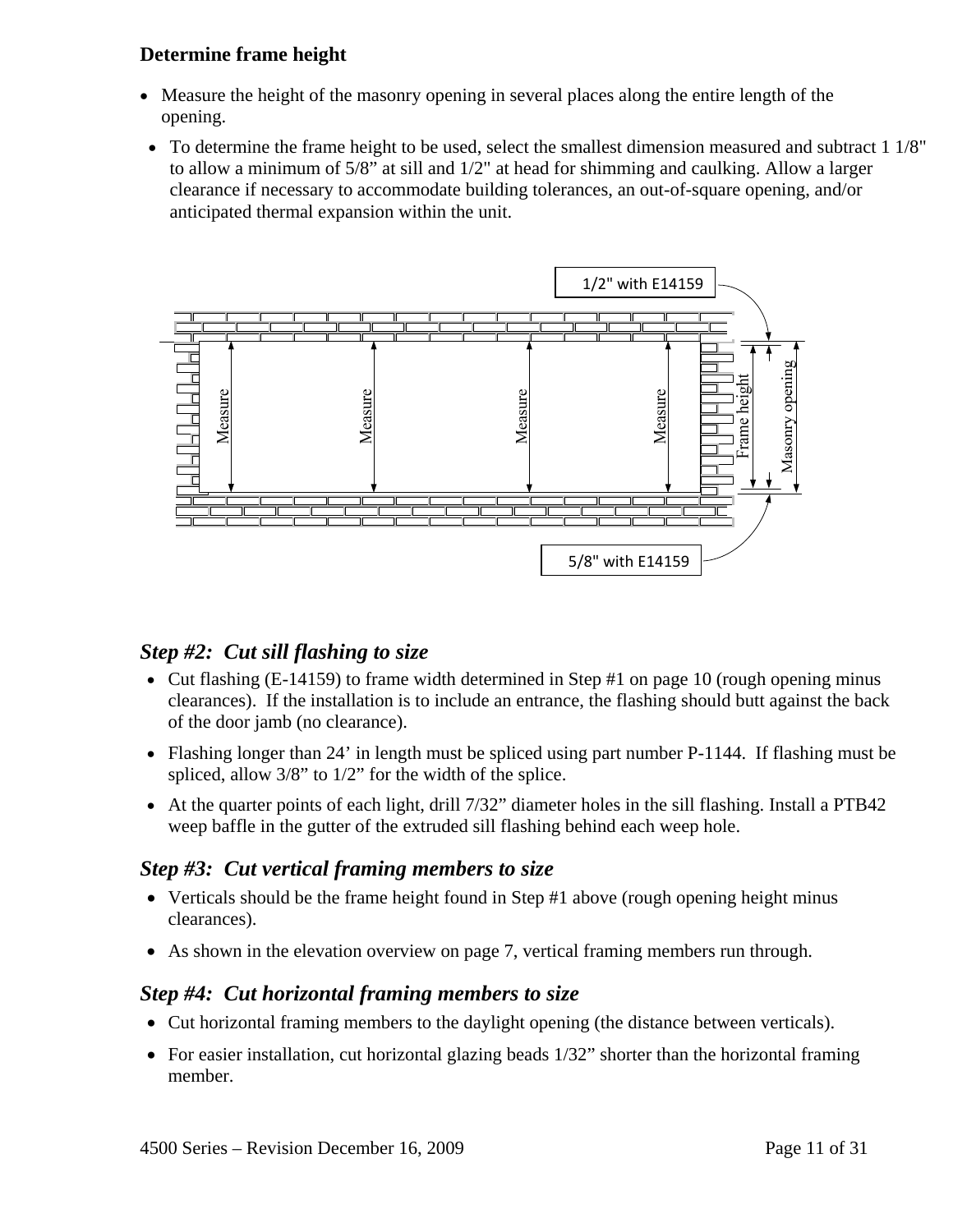## *Step #5 (screw spline assembly): Drill holes in vertical framing members*

In screw-spline assembly, screws are driven through holes in the vertical members, directly into screw splines on the horizontal members. These screws are what support the horizontal members and the glass. The four drawings in this section show where to drill the holes in the vertical members so that they line up with the screw splines on the horizontals.

- The screw used for screw-spline assembly is a #10-24 x 1" Type 23 Phillips hex head (S-202). To accommodate this type of screw, the holes in the vertical framing members must be .201" in diameter, corresponding to a #7 drill.
- Tubelite offers a drill fixture (P796B) to help locate the correct hole locations quickly and accurately. This fixture is designed for use on both screw-spline and shear-block projects.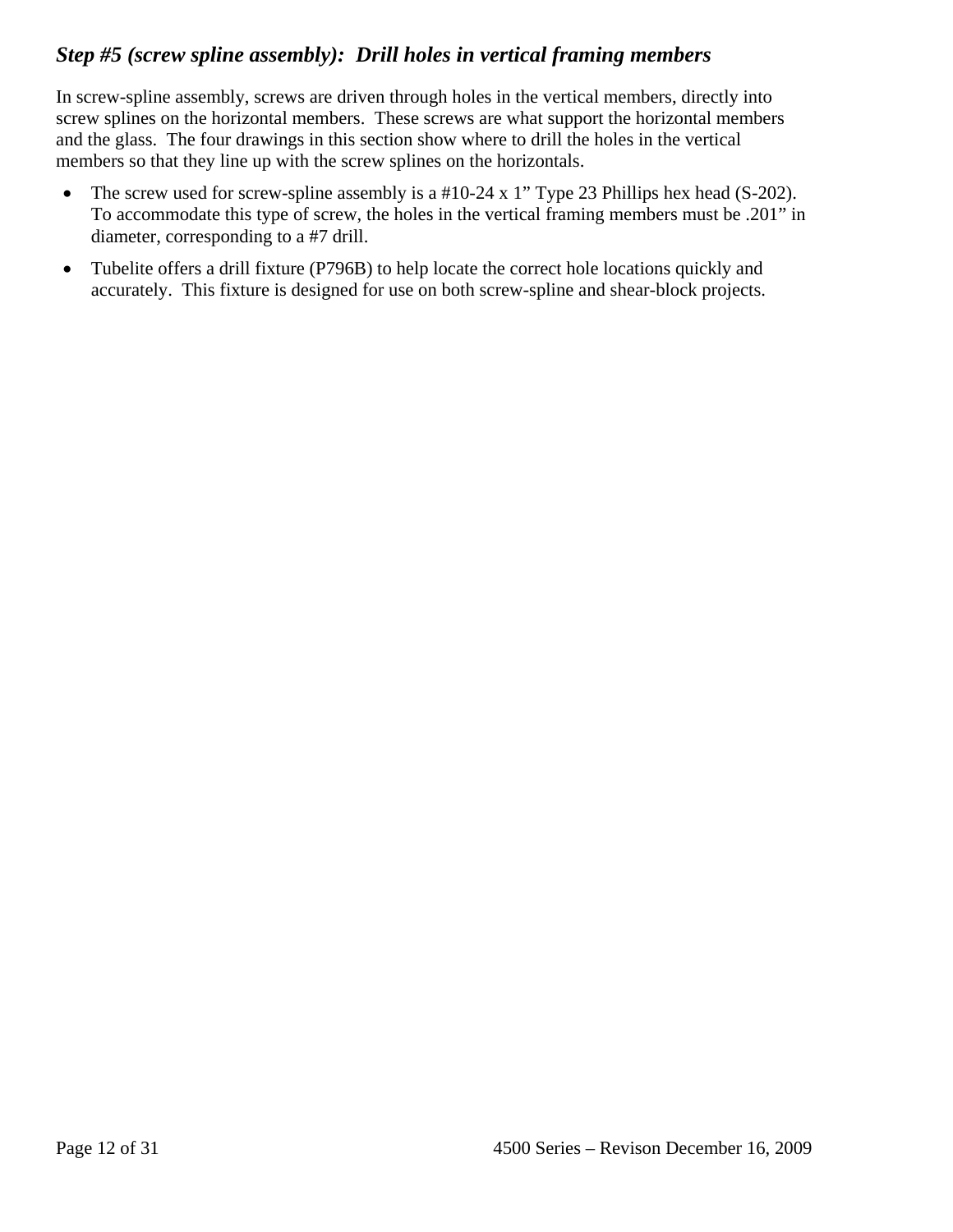

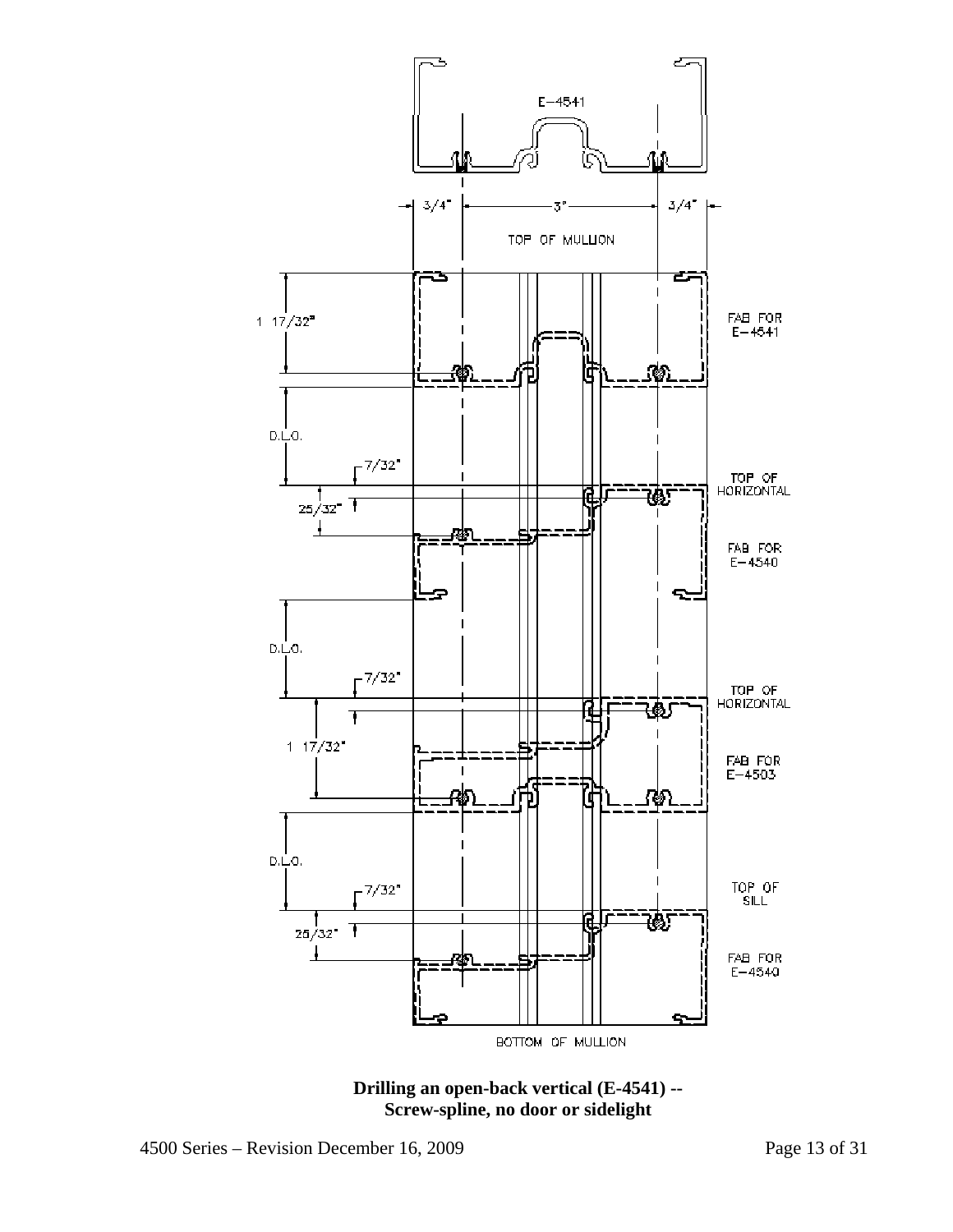

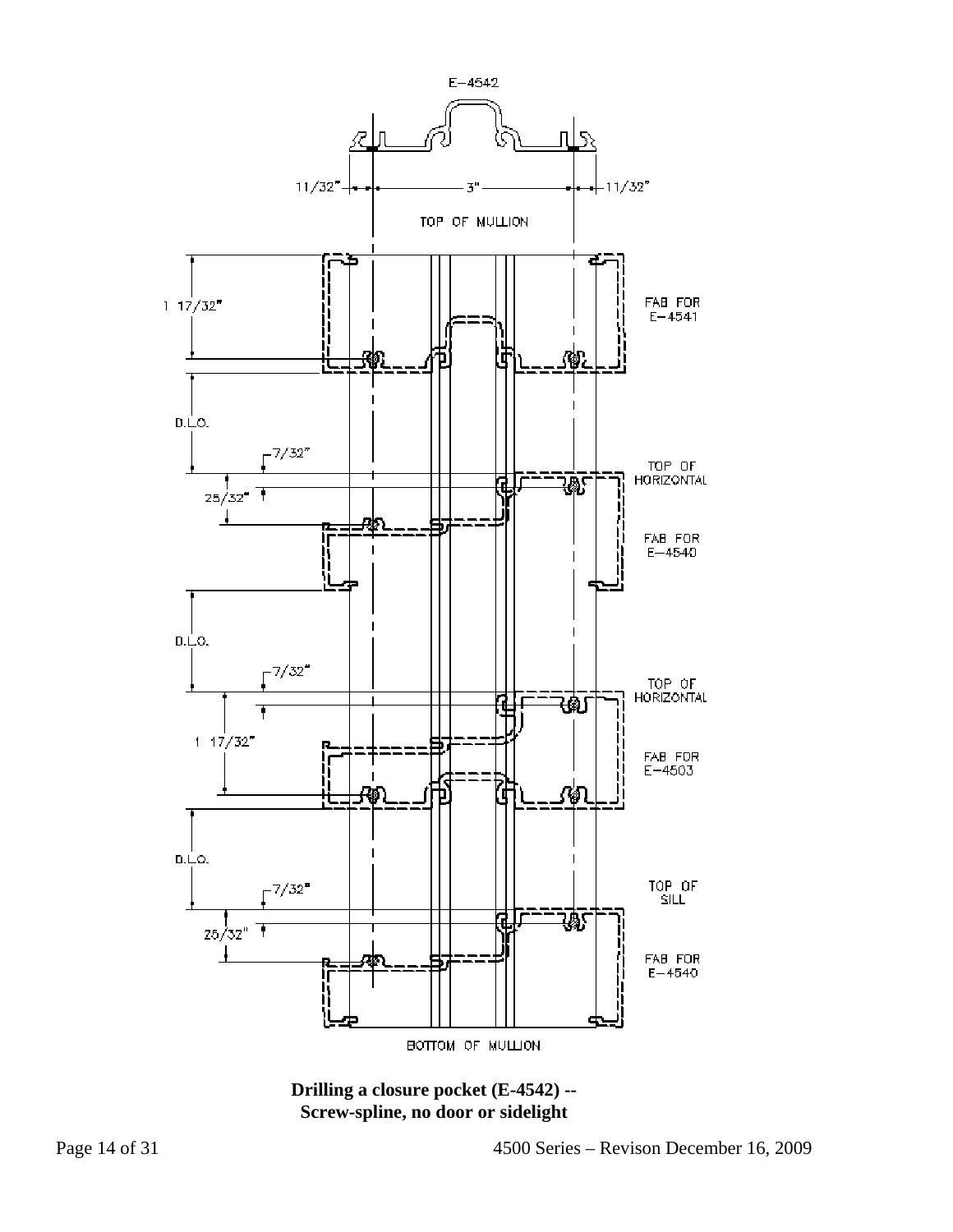

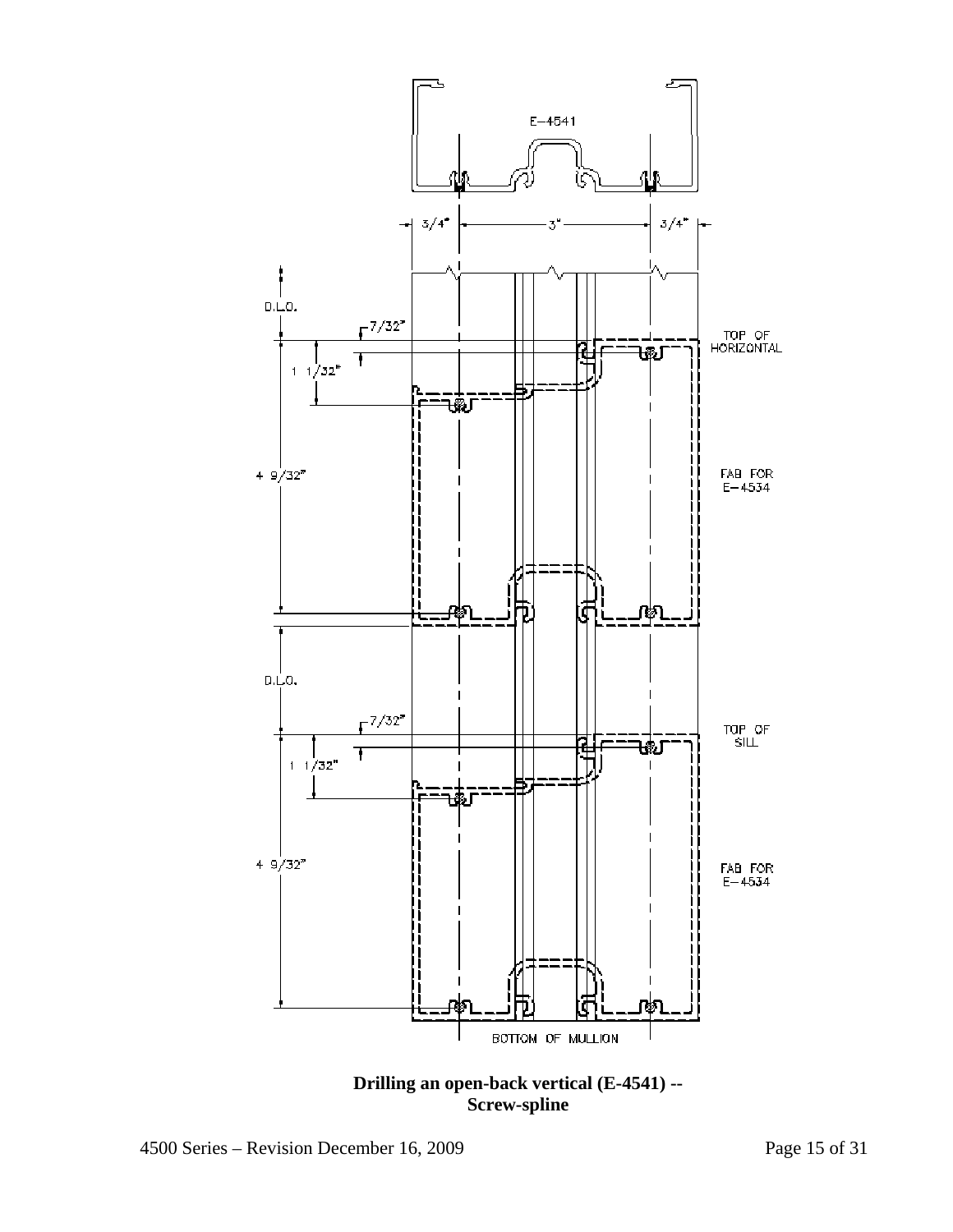

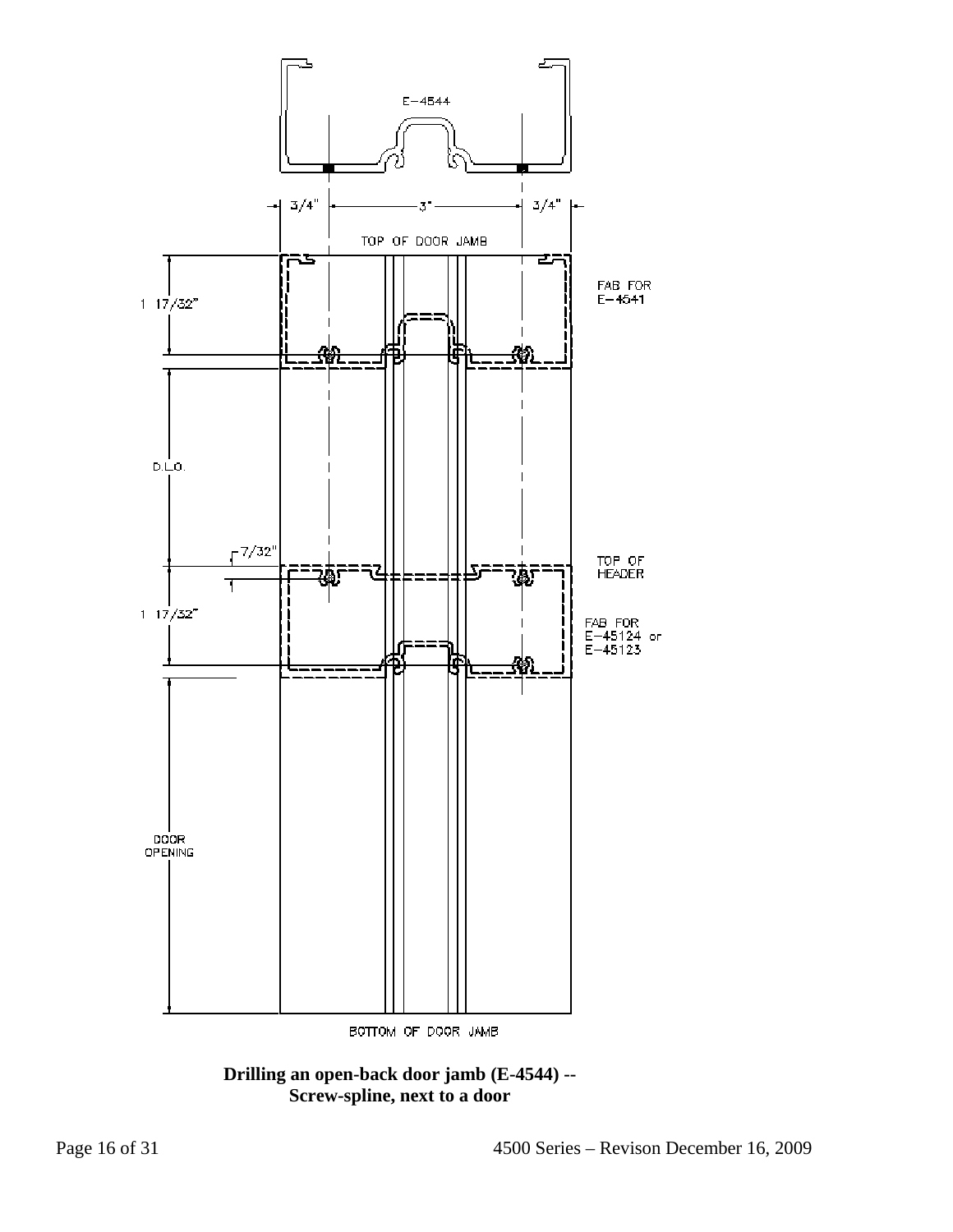### *Step #5 (shear block assembly): Drill holes in vertical framing members*

 In screw-spline assembly, screws pass through holes in the vertical members, connecting them directly to the horizontal members. In shear-block assembly, the installer

- Secures frame clips (also known as shear blocks) to the vertical members with screws;
- Slides the horizontal members over the frame clips; and finally
- Secures the horizontal members to the frame clips with screws.

The screws used to secure frame clips to verticals require use of a #25 drill (.149" diameter). Tubelite recommends using a drill fixture (P796B) to facilitate quick and accurate drilling of holes in verticals for shear-block assembly projects. The following two illustrations show where to drill shear-block verticals to accommodate various types of horizontal framing members.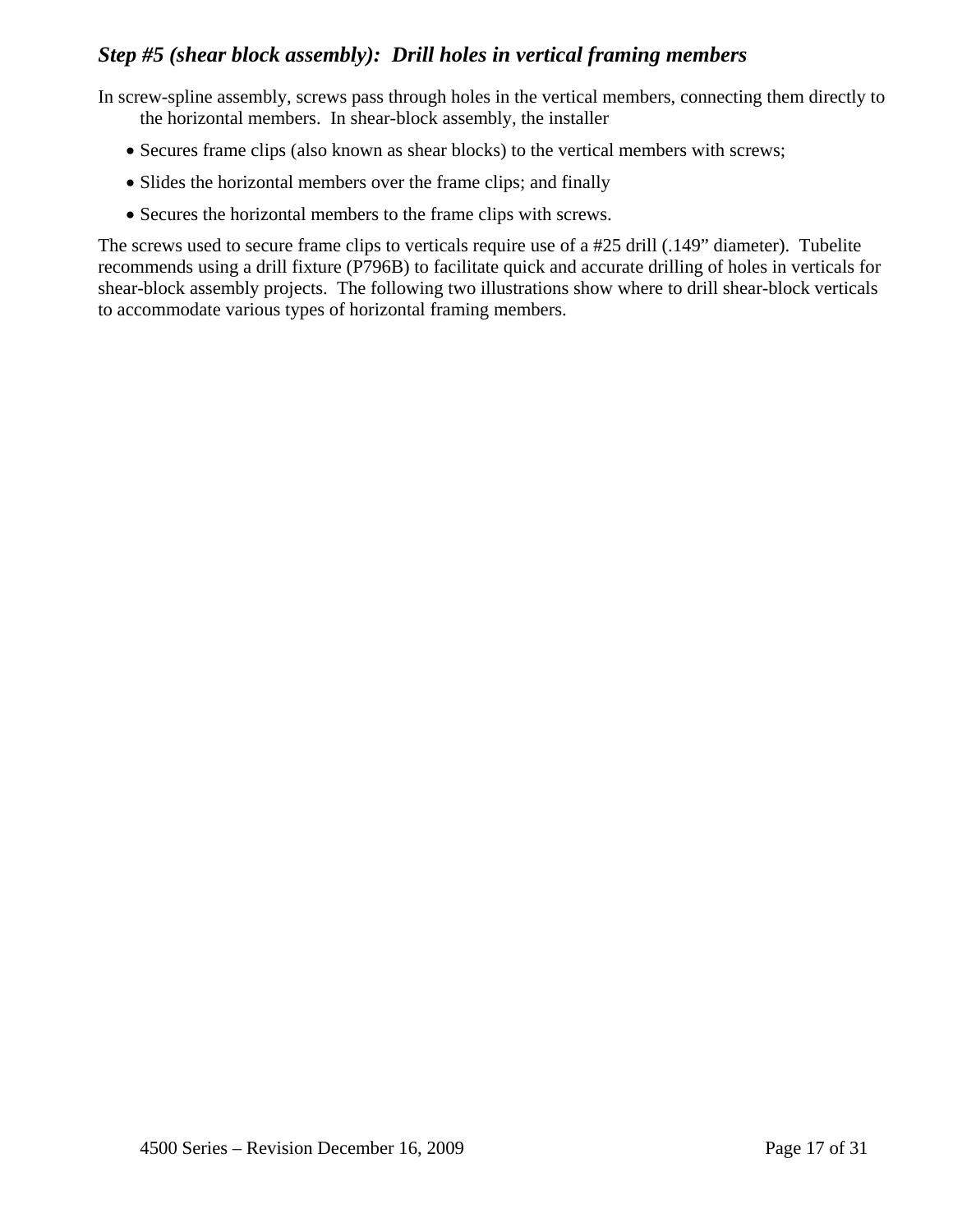

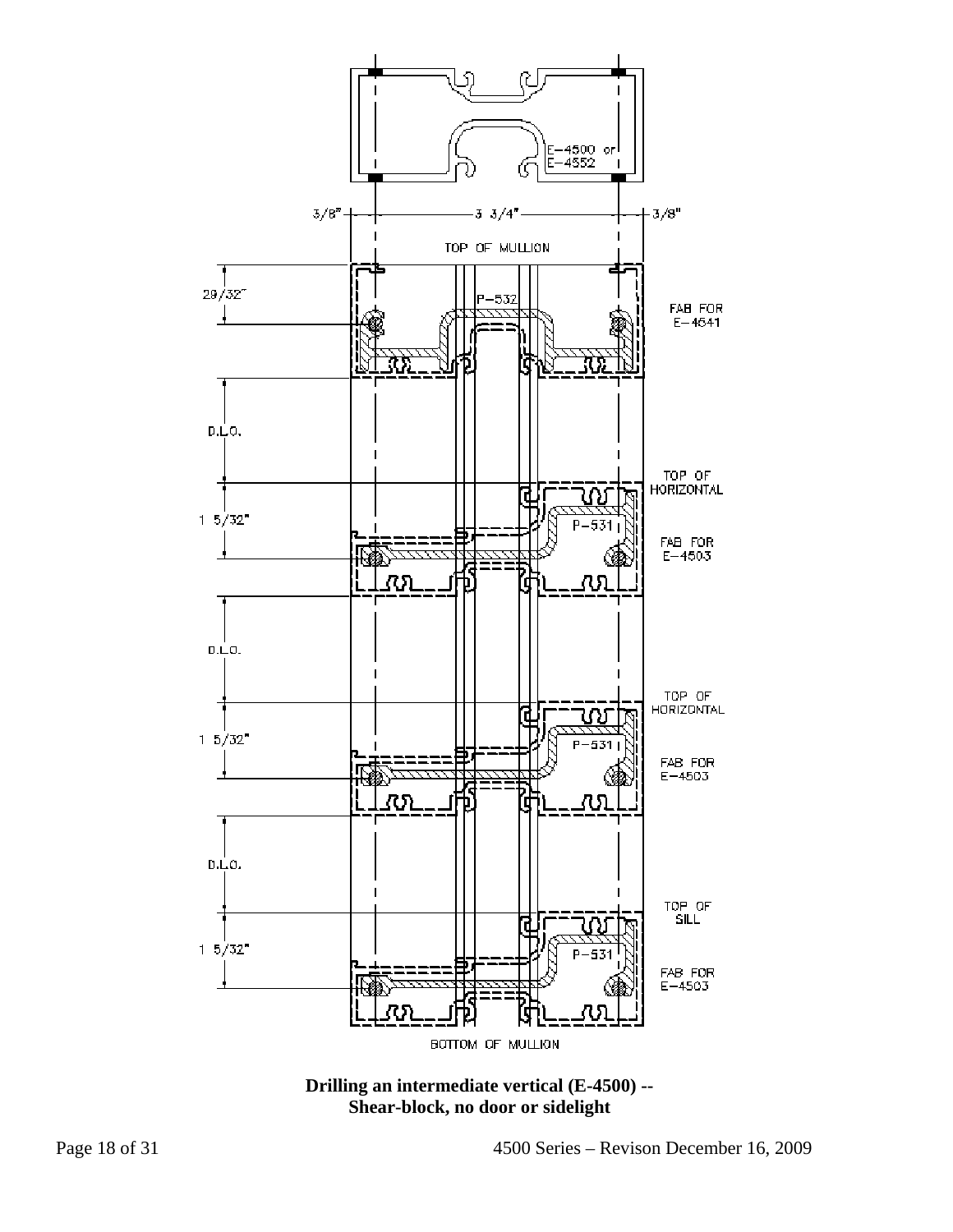

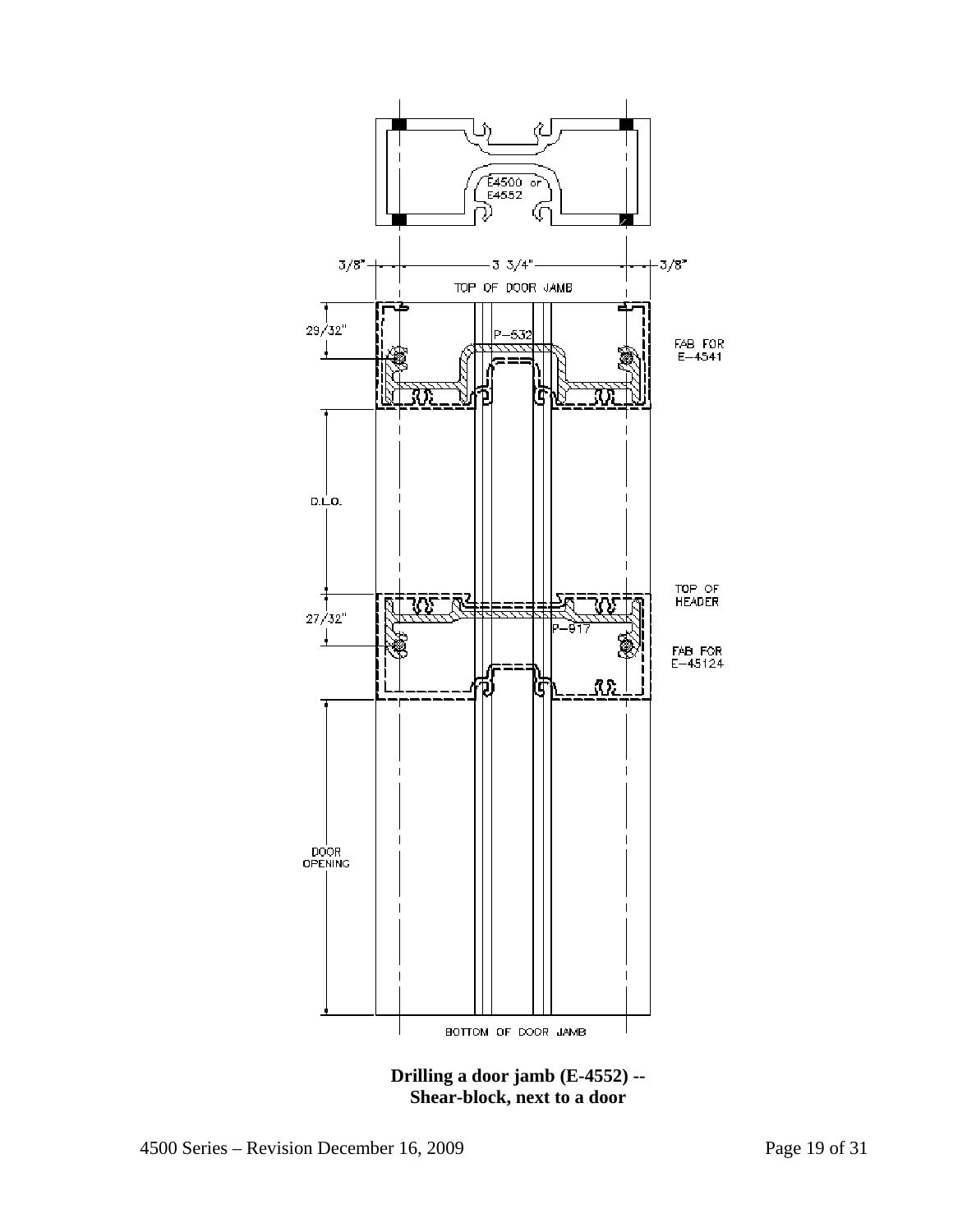## *Step #6 (shear-block assembly): Drill holes in horizontal framing members*

Screw-spline assembly does not require drilling of horizontal framing members, because screw splines are integral to the extrusions for horizontals. The shear block assembly method, on the other hand, requires drilling of horizontals, so that they can be screwed to frame clips (shear blocks).

The illustrations in this section show the locations where holes must be drilled in the various kinds of horizontals for use in shear-block assembly. The illustrations also show the required drill sizes, because the shear-block assembly method uses screws of two different diameters to secure horizontals to frame clips.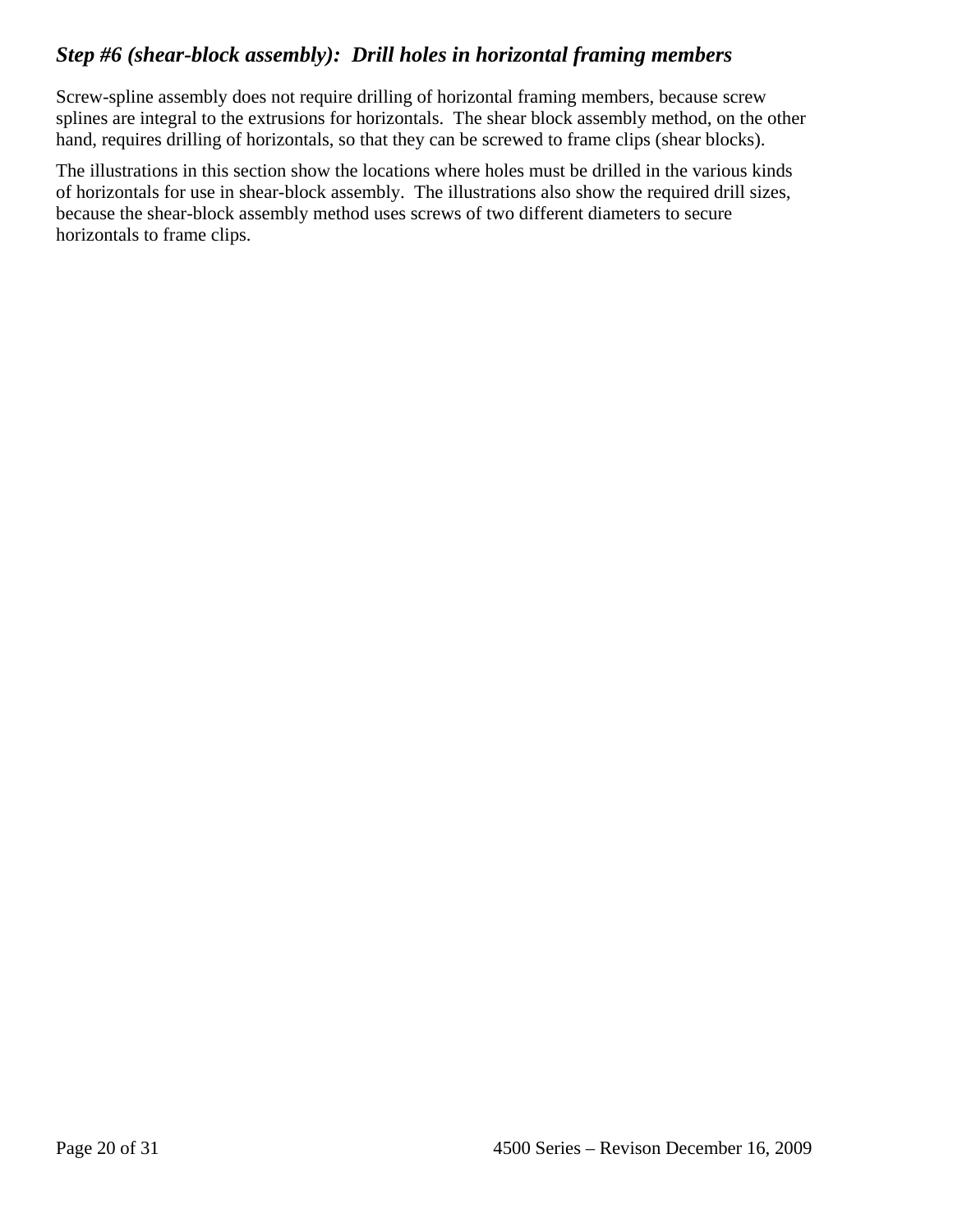



**Drilling horizontals -- Shear-block, no door or sidelight**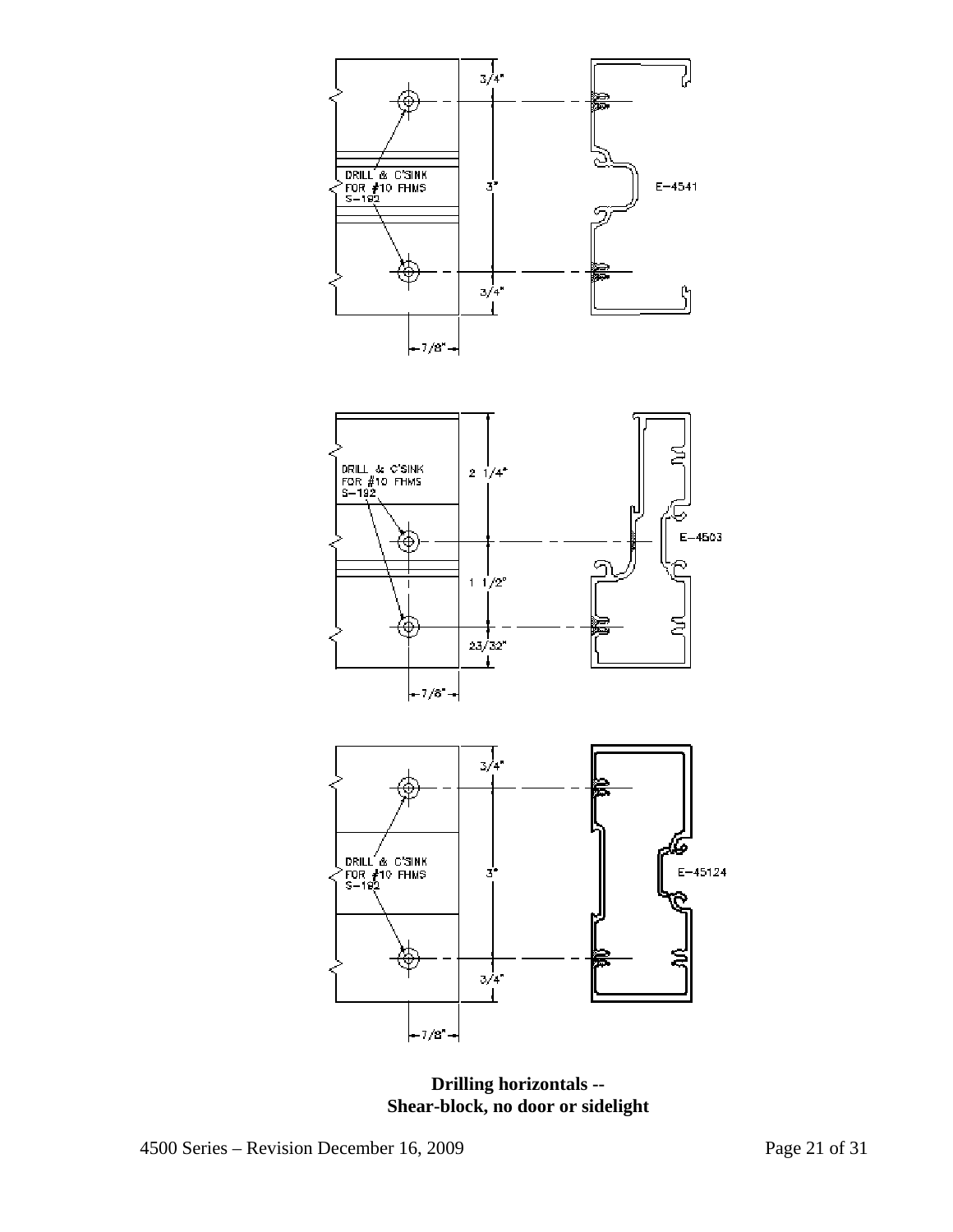## **FRAME INSTALLATION**

If there is an entrance, you should install it first, taking care to locate the entrance frame accurately within the opening.

## *Step #1 : Splice the flashing where required per the final distribution dwgs.*

- Place the flashing in the opening. The gap between any two pieces of flashing should be 3/8" to  $1/2$ " wide.
- Attach the splice (P-1144) to the back of one piece of flashing with double-faced tape.
- Apply silicone sealant between the two pieces of flashing, spanning the splice.
- Apply a bead of sealant from end to end of the back leg of flashing, right across the splice joint.



**Splicing two pieces of flashing**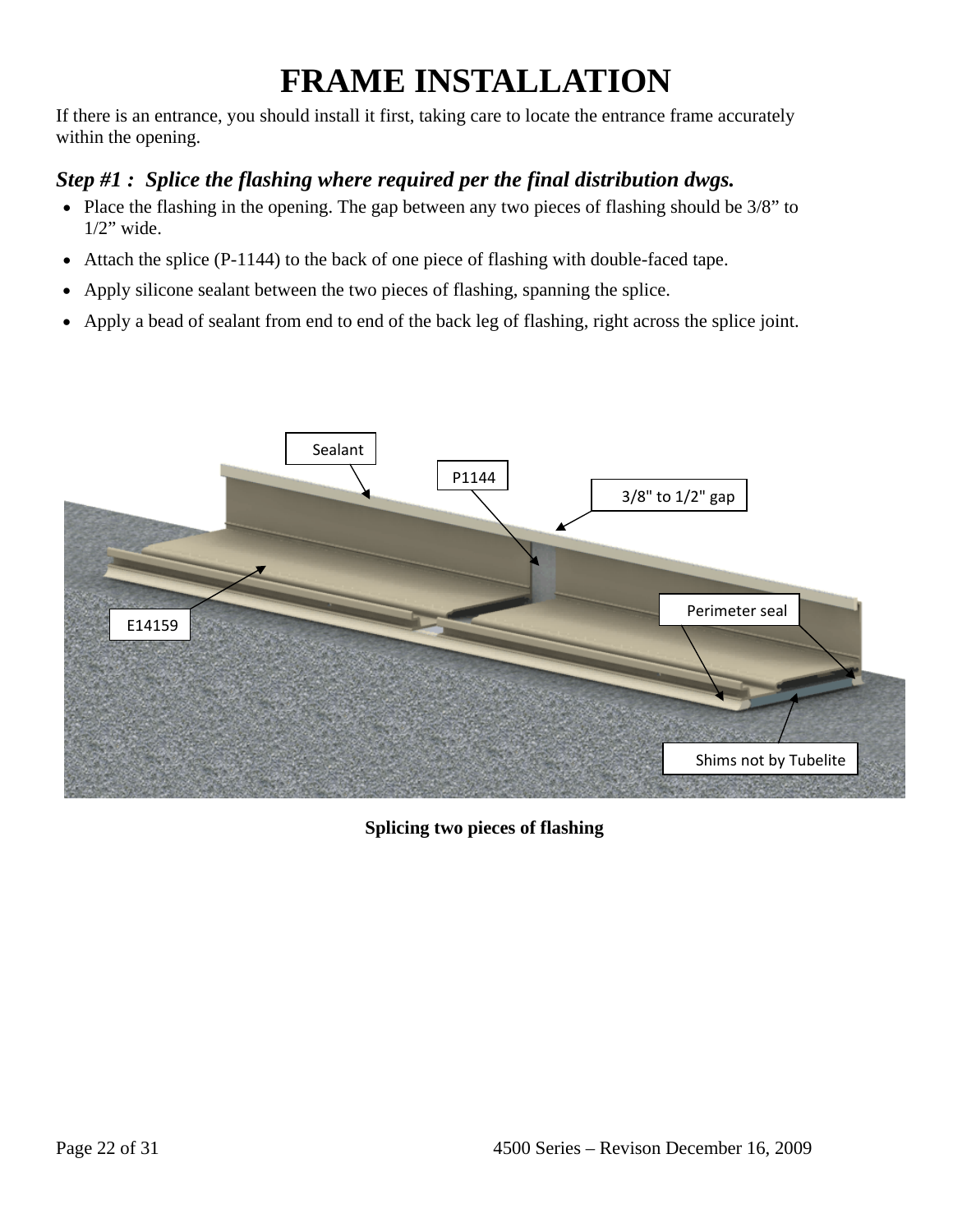#### *Step #2: Seal and anchor the flashing*

- Apply a full bed of sealant for an end dam and press the end dam(s) into the sealant. Seal the flashing to the end dam(s) as shown on page 24.
- Butt the flashing up against the back of the door jamb (if present), and seal the flashing to the back of the entrance frame as shown in the illustration below.
- Drill anchor holes through the flashing and into the masonry, and secure the flashing with the fasteners shown in the approved shop drawings.
- Cap seal the anchors with silicone sealant.



#### **Sealing sill flashing to a door frame**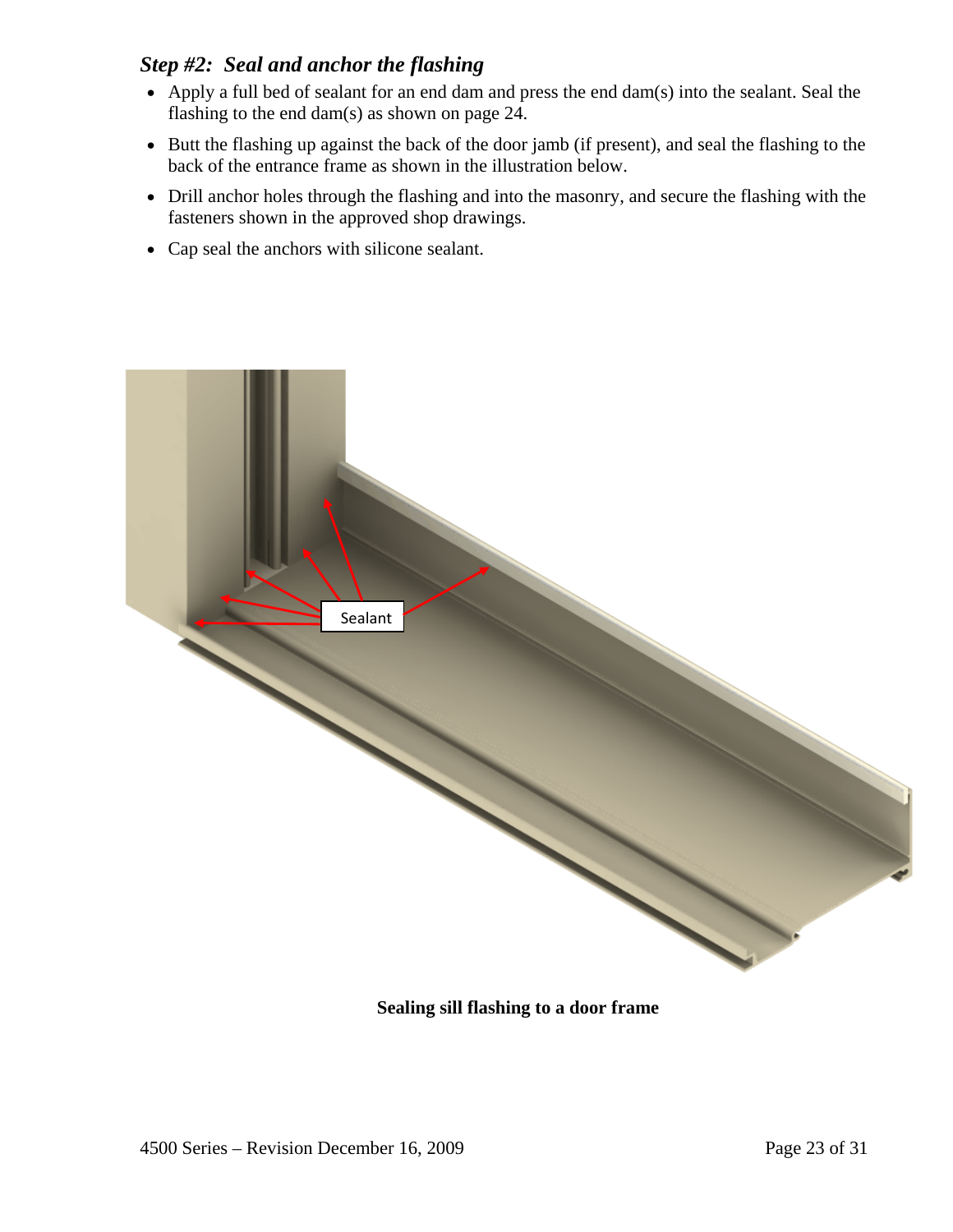

**Sealing sill flashing to an end dam at a masonry wall** 

• Apply a bead of sealant along the back leg of the flashing from end to end, straight across any splice joint. (See splicing illustration on page 222).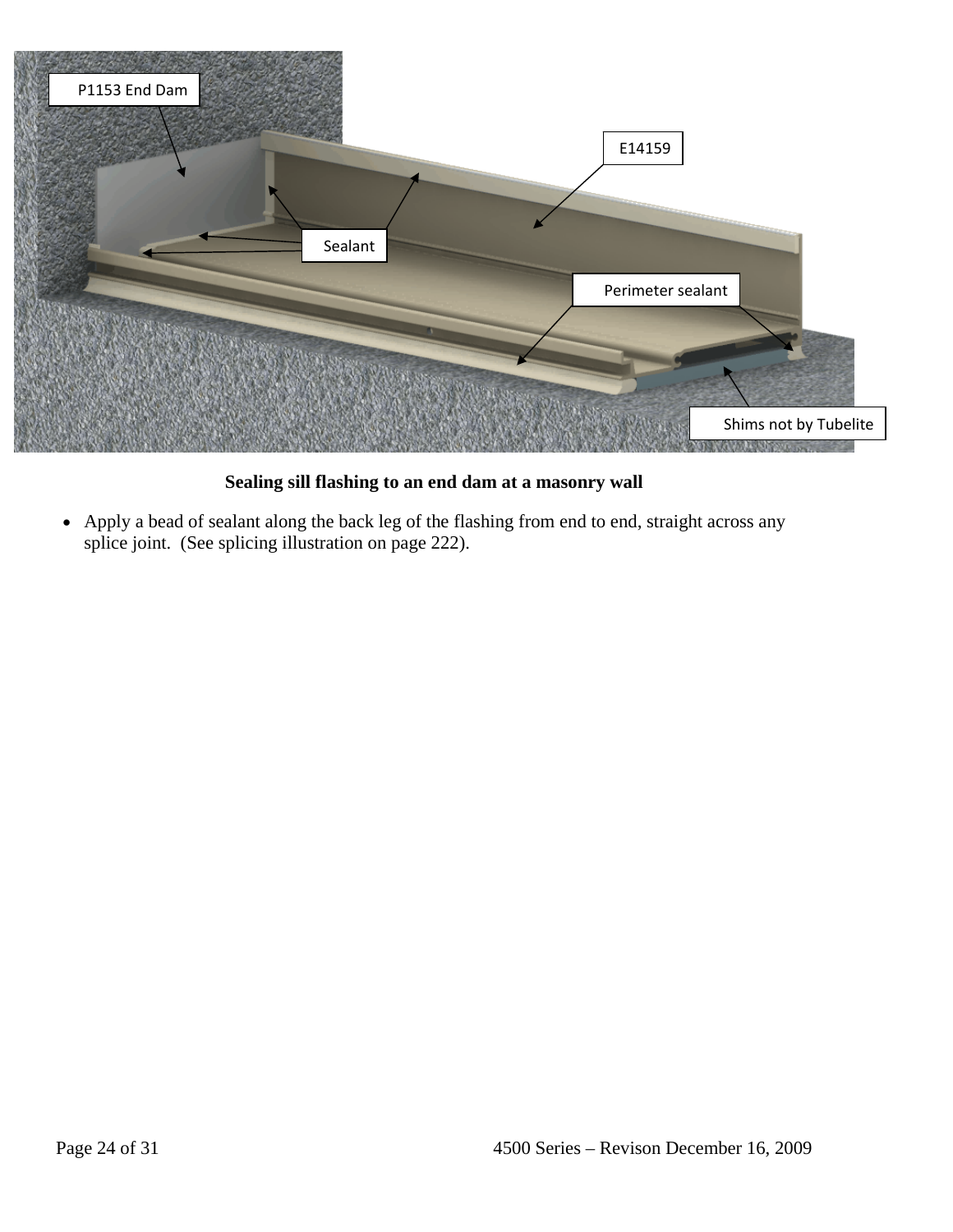### *Step #3 (shear block only): Seal and secure frame clips to verticals*

• Apply sealant to shear blocks (frame clips) as shown in the illustration below, and attached to the verticals with #10 x 1 3/4" Type B Phillips pan head screws (S-009).



**Sealing and securing frame clips to verticals** 

### *Step #4 (shear block only): Attach horizontals to frame clips*

• Apply sealant to the contact edge of the horizontal, as shown in the illustration below.



4500 Series – Revision December 16, 2009 Page 25 of 31 **Attaching horizontals to frame clips**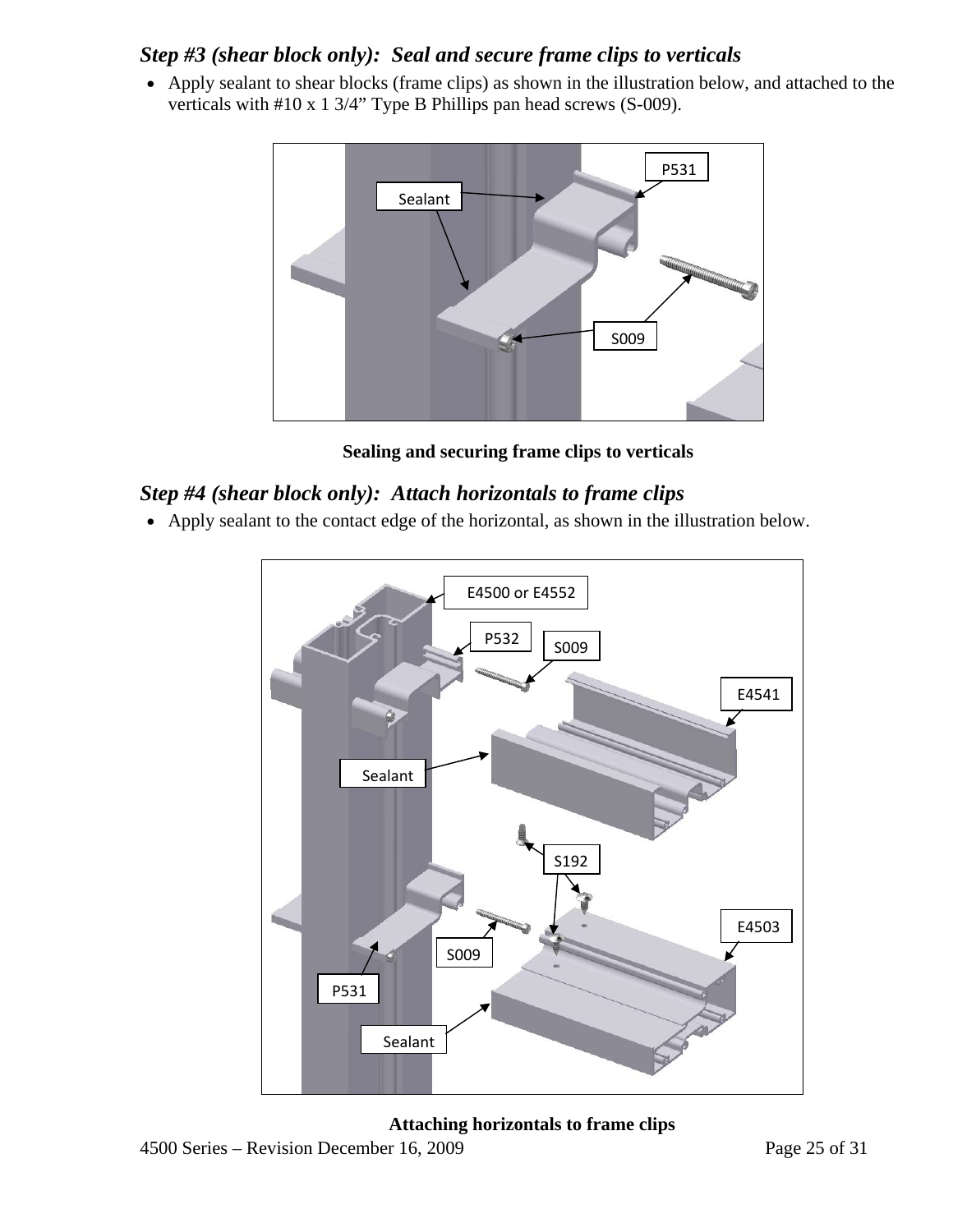- Slide horizontals onto shear blocks (frame clips). Match drill tap holes in the shear blocks using holes in horizontals as guides, and secure horizontals to frame clips with #10 x 5/8" Phillips flat head screws (S-192).
- Apply sealant to the heads of the screws which secure the horizontals to the frame clips.

## *Step #3 (screw spline only): Attach horizontals to verticals*

• Apply sealant to the contact edges of the horizontal as shown in the illustration below and on page 27.



#### **Attaching horizontals to verticals**

• Secure horizontals to vertical on one side, and to closure pocket on the other side, using #10-24 x 1" Type 23 Phillips hex head screws (S-202).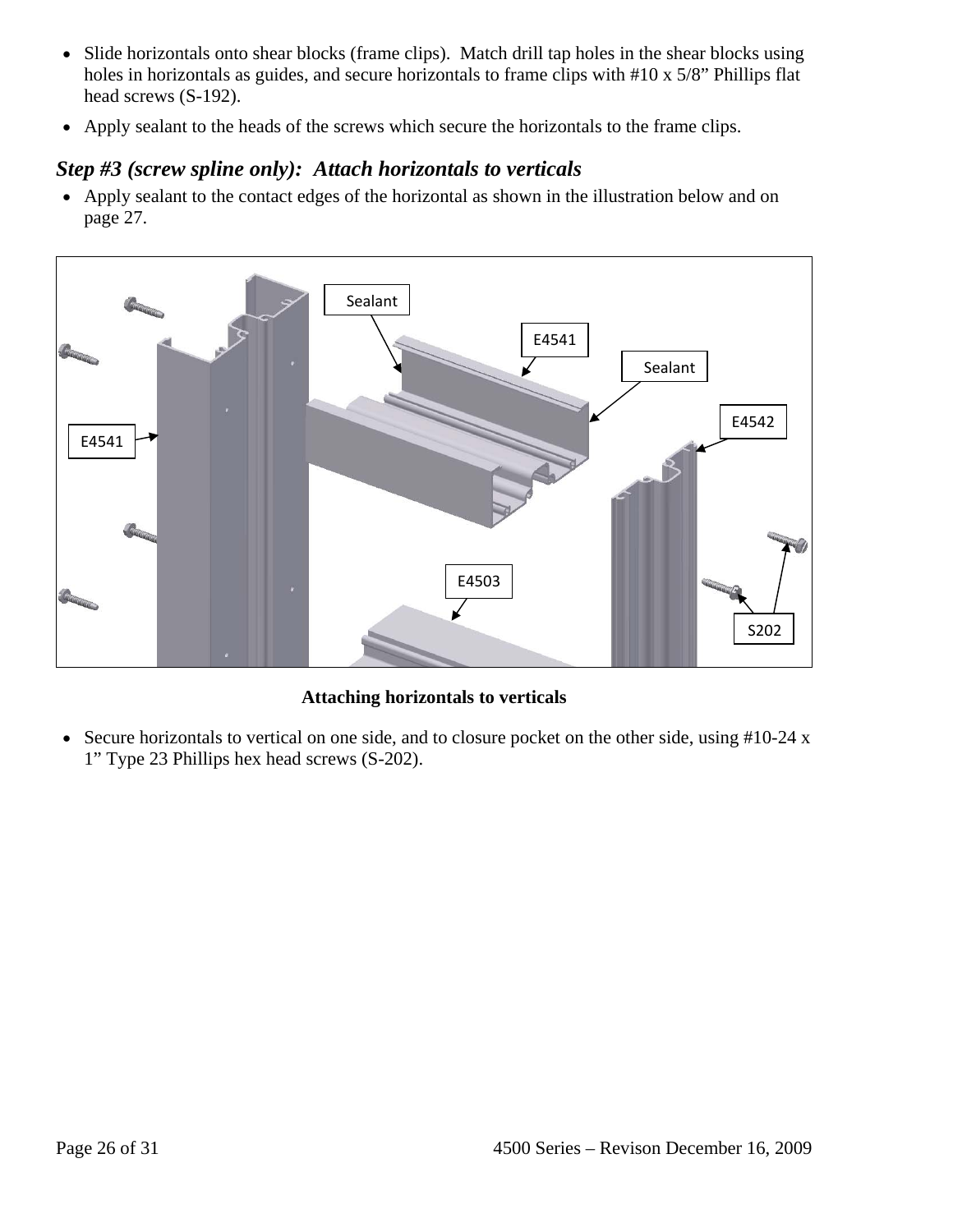### *Step #4 (screw spline only): Install assembled units*

• Apply sealant to end of horizontal as shown in the illustration below.



#### **Sealing horizontal before final assembly**

• Install the assembled units beginning at the entrance, and working toward the jambs. If there is no entrance, begin at one jamb and work toward the other, as in the illustration below.



#### **Installing assembled screw-spline units**

• In the case of smaller units, the last two may need to be snapped together and then pivoted into position together, as in the illustration on page 28.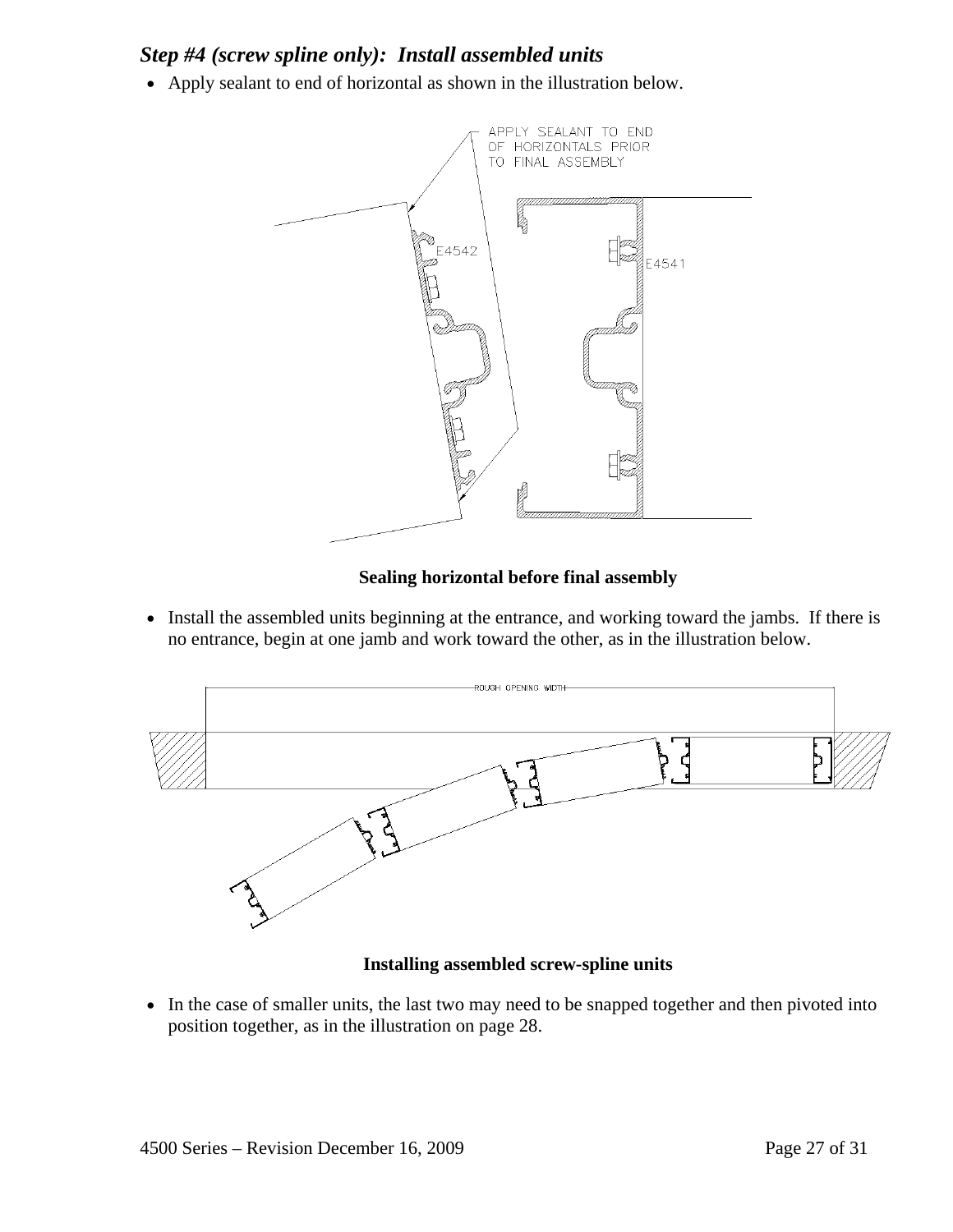

**Installing last two units together** 

### *Step #5: Attach frame to masonry*

- For shear-block assembly, set the assembled unit into the opening. (For screw-spline assembly, this was done in pieces in Step #4 above.)
- Install shims at head and jambs, as shown in the illustration below. Use a P1745 to provide back-up support for shimming.



**Shimming and anchoring the head and jambs** 

• Attach the jambs and head to the perimeter of the opening with suitable fasteners.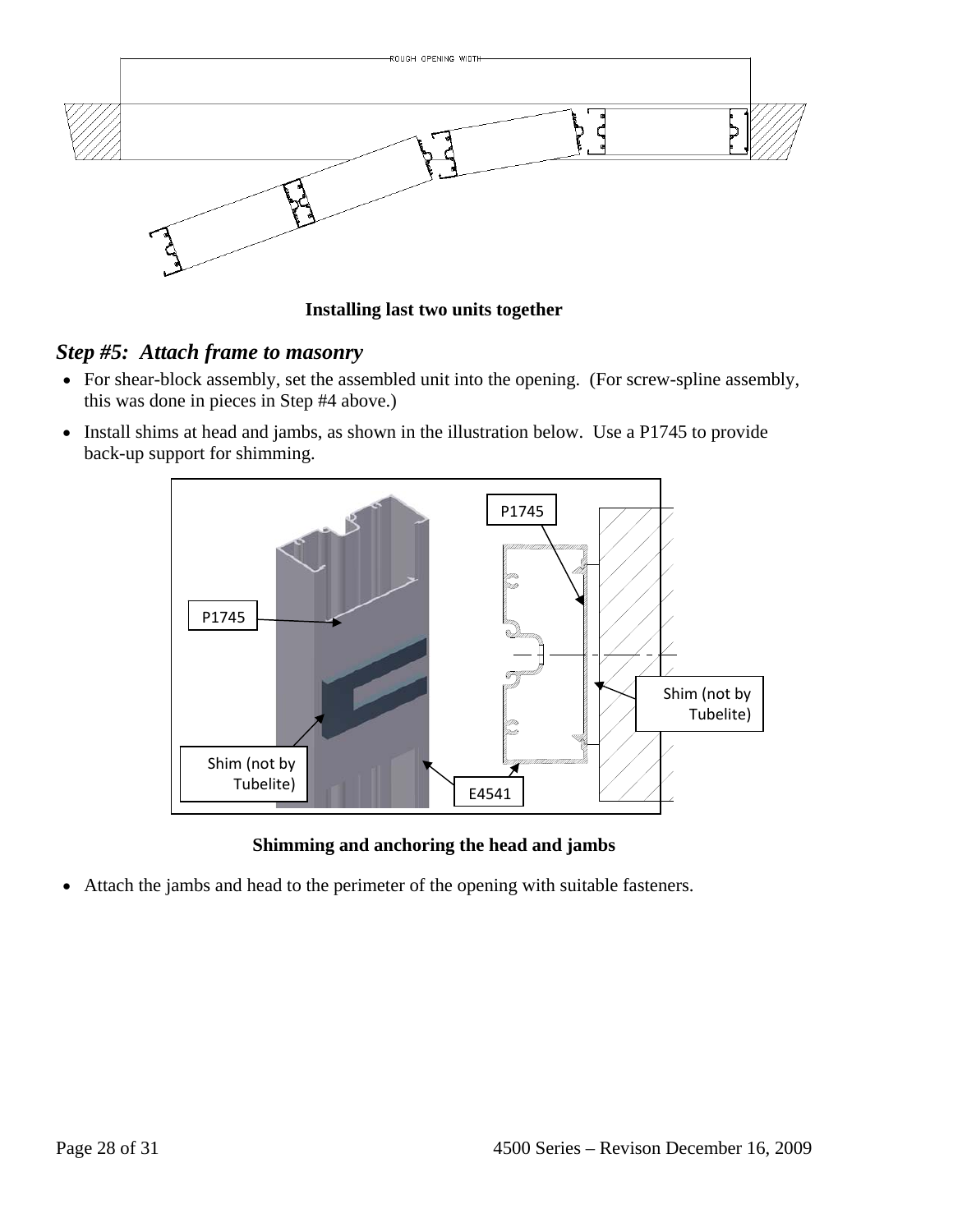#### *Step #6: Install P878 water diverters*

• Use MEK and a clean cloth to clean the surfaces of the horizontals where you will install water diverters. (See illustrations below.) Also clean the vertical reglets on both sides to at least 1" above the gasket reglets on the horizontal member.



**Water diverter -- 3D view** 

- When the surfaces are dry, peel the paper backing off the water diverter and attach the diverter to the horizontal in the glazing pocket.
- Pump sealant into both vertical gasket reglets, and seal the edges of the diverter on all sides **EXCEPT** at the drip bend. You must avoid getting sealant in this area in order to allow the system to drain.
- Seal the joint between the vertical and horizontal members from the diverter to the top of the horizontal gasket reglet.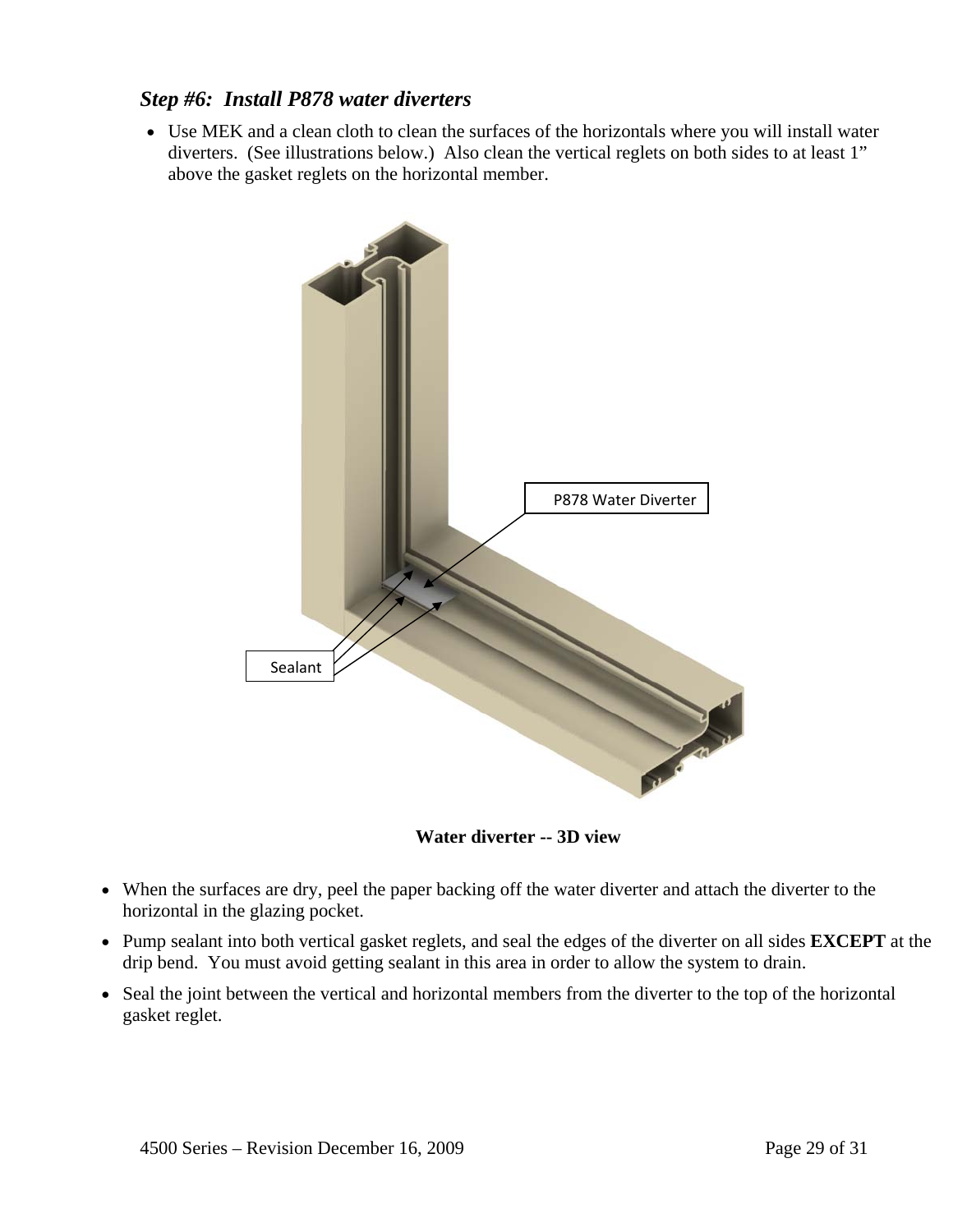## **GLAZING INSTALLATION**

Glass dimensions should not exceed day light opening (D.L.O.) plus 5/8". See illustration below.



#### **Nominal glass dimensions**

This formula does not take into account out-of-square openings or glass tolerances. Consult your glass manufacturer before determining final glass sizes.

When cutting gaskets, you should add 1/16" to 1/8" per foot of daylight opening for shrinkage. (An eighth of an inch per foot is approximately 1%.) Open, unsealed gasket joints are a potential source of leakage, and water damage to interior finishes.

When installing gaskets, always begin at the ends of the gasket and work toward the center.

### *Step #1: Cut and install the interior gaskets*

- Cut interior vertical gaskets to D.L.O.  $+1$ " + shrinkage allowance (see above).
- Install the interior vertical gaskets, beginning  $1/2$ " beyond the surfaces of the adjacent horizontal framing members.
- Apply butyl sealant to the interior vertical gaskets, where the horizontal gaskets will contact them.